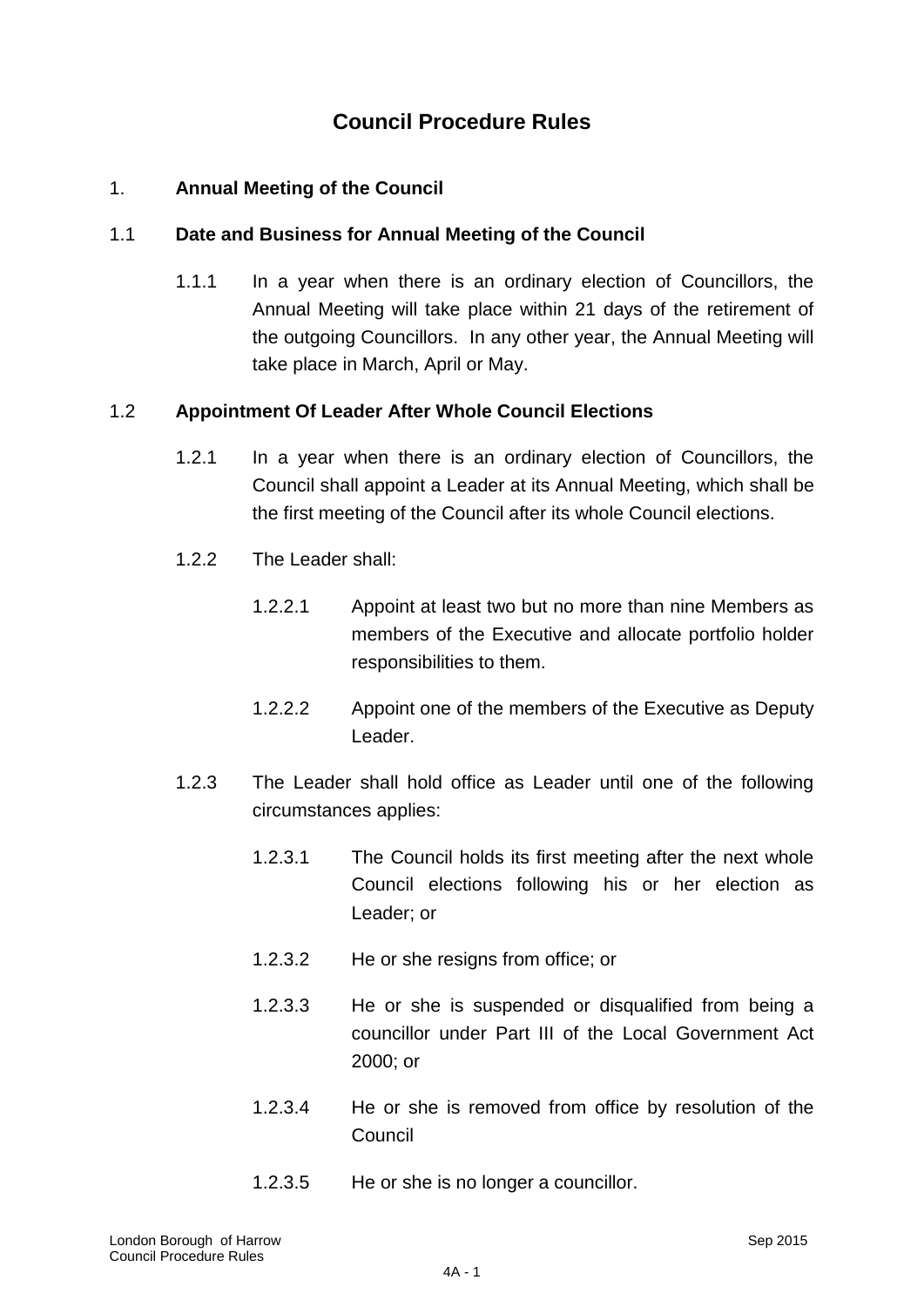- 1.2.4 If any of the circumstances in 1.2.3.1 or 1.2.3.4 applies, the Council shall appoint a new Leader at the same meeting of the Council. In all other cases, at the first meeting of the Council held after the circumstances arise.
- 1.2.5 Members who are appointed to the Executive by the Leader shall continue in their roles on the Executive until one of the following circumstances applies:
	- 1.2.5.1 In the case of the Deputy Leader, the end of the term of office of the Leader;
	- 1.2.5.2 The Leader makes changes to the roles of members of the Executive;
	- 1.2.5.3 They are removed from office by the Leader;
	- 1.2.5.4 They resign from office;
	- 1.2.5.5 They are suspended or disqualified from being councillors under Part III of the Local Government Act 2000;
	- 1.2.5.6 They are no longer councillors.
- 1.2.6 Following a Borough Election and until the day of the Annual Meeting; if the Leader has not been re-elected as a councillor or, if re-elected, the political party of which they are a member does not have a majority on the council, then the powers of the Leader shall be exercised by the Head of Paid Services in consultation with all Group Leaders.

### 1.3 **Other Business at the Annual Meeting of the Council**

- 1.3.1 In addition to the appointment of Leader which shall take place at the Annual Meeting in a year in which there is an ordinary election of Councillors, the Annual Meeting will:
	- 1.3.1.1 elect a person to preside at the Annual Meeting if the Mayor is not present;
	- 1.3.1.2 elect the Mayor for the Borough of Harrow Council;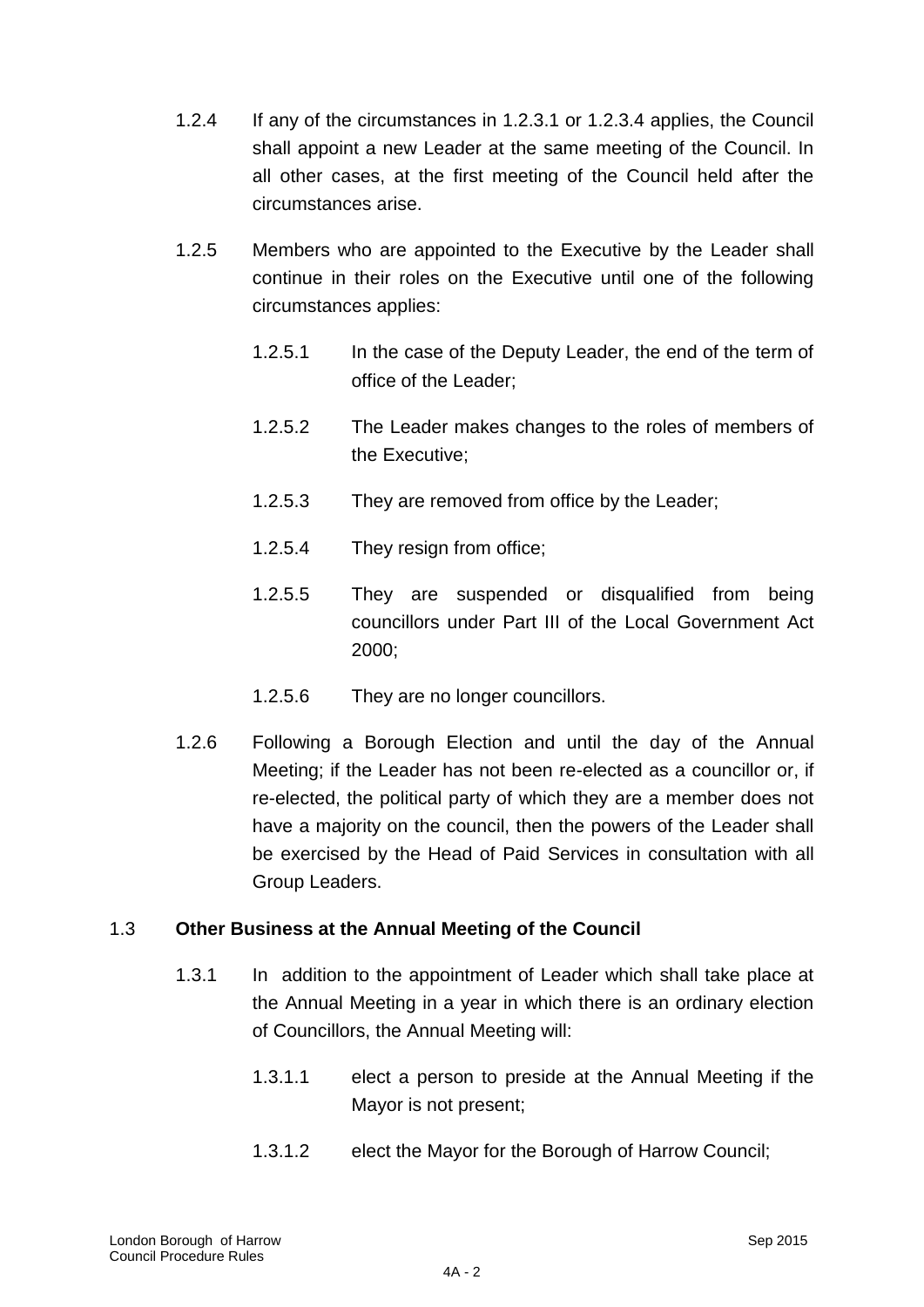- 1.3.1.3 receive the Mayor"s nomination for the Deputy Mayor of the Borough and appoint the person nominated by the Mayor as Deputy Mayor for the Borough of Harrow Council;
- 1.3.1.4 receive the results of the Borough Elections (in an election year);
- 1.3.1.5 receive notification from the Leader of the Council of the name of the Member appointed as his/her Deputy Leader (in an election year)
- 1.3.1.6 receive notification from the Leader of the Council of the number of Members he/she is appointing to the Executive, their names and their portfolios
- 1.3.1.7 take as read and approve the minutes of the last meeting;
- 1.3.1.8 receive any announcement from the Mayor or Leader;
- 1.3.1.9 receive any declarations of interests from Members;
- 1.3.1.10 establish at least one Overview and Scrutiny Committee, a Standards Committee and such other Committees as the Council considers appropriate to deal with matters which are neither reserved to the Council nor are Executive functions (as set out in Part 3 of this Constitution);
- 1.3.1.11 receive annually the Allocation of Responsibilities (Scheme of Delegation) as set out in Part 3 of this Constitution;
- 1.3.1.12 approve a programme of ordinary meetings of the Council for the year; and
- 1.3.1.13 consider any other business set out in the notice convening the meeting.

### 1.4 **Selection of Councillors on Committees**

1.4.1 At the Annual Meeting, the Council will: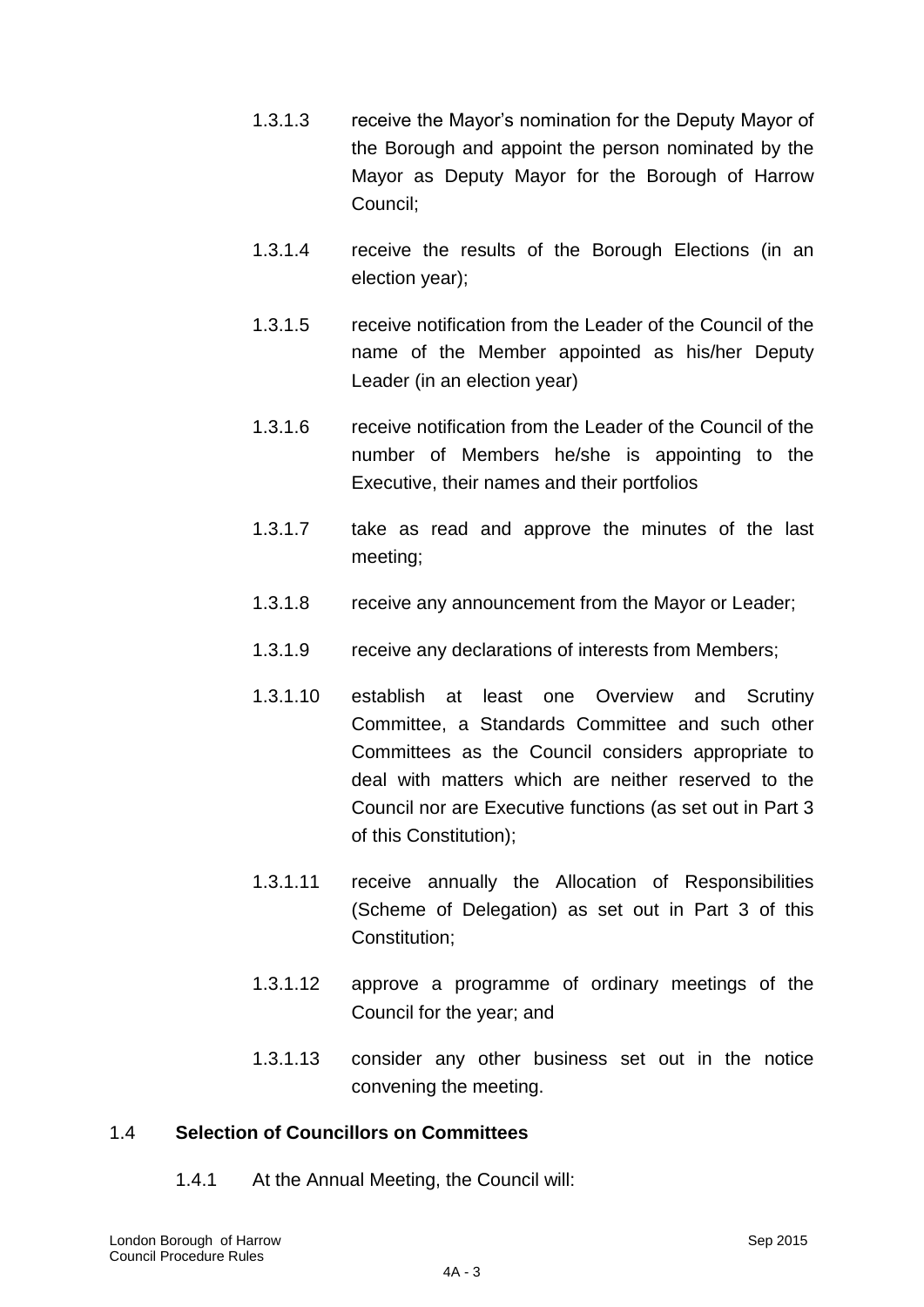- 1.4.1.1 decide which Committees to establish for the Municipal Year;
- 1.4.1.2 decide the size and terms of reference of those Committees;
- 1.4.1.3 decide the allocation of seats (and reserves) to political groups in accordance with the rules on political proportionality;
- 1.4.1.4 receive nominations and appoint Councillors to serve on each Committee;
- 1.4.1.5 appoint a Chair for each Committee as may be appropriate for the Municipal Year with the exception of the Standards Committee;
- 1.4.1.6 appoint independent members and co-optees to Committees as appropriate
- 1.4.1.7 make appointments to any joint Committees with other authorities and to outside bodies.
- 1.4.2 As well as allocating Members" seats on Committees, the Council will allocate seats in the same manner for reserve Members. For each Committee, the Council will normally appoint the same number of reserves in respect of each political group as that group holds ordinary seats on that Committee. In every case groups shall be entitled to nominate a minimum of three reserves for appointment.

## 1.5 **Replacement of Councillors on Committees, Sub-Committees, advisory bodies etc**

- 1.5.1 This Rule shall apply only to those committees or sub-committees or other internal bodies constituted in accordance with the political balance rules
- 1.5.2 Before a replacement of a Councillor appointed to a body may take effect, a minimum of five clear working days written notice shall be given to the Monitoring Officer by a Group Leader (or his/her nominated representative) of the replacement of one Councillor from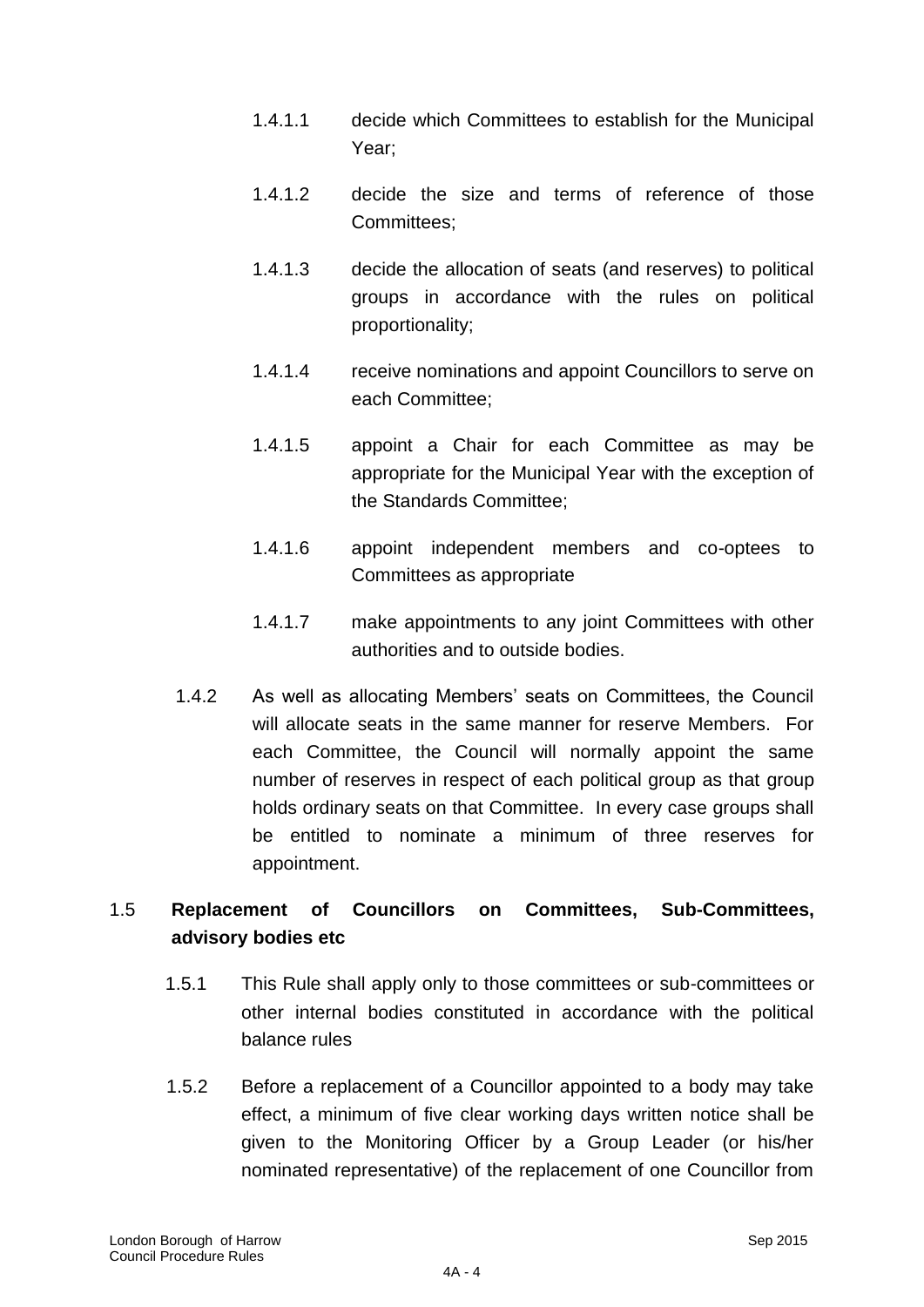his/her Group for another Councillor from his/her Group to serve on any committee, sub-committee, advisory panel etc.

- 1.5.3 A **replacement** shall continue in force until further notice as a permanent change unless a further written notice is receive in accord with 1.5.1 above.
- 1.5.4 At the beginning of the relevant meeting to which the replacement applies, the Chairman shall advise of the details of any replacements. Details of replacements will be minuted.
- 1.5.5 The appointment of a replacement Councillor under this Procedure Rule shall be deemed to be an expression of the wishes of the relevant political group under the political balance rules and shall be deemed to be an appointment made by the Council, Committee or Cabinet (as appropriate).

### 2. **Ordinary Meetings**

2.1 Ordinary meetings of the Council will take place in accordance with a programme decided by the Council and listed in the Calendar of Meetings.

### 3. **Extraordinary Meetings**

### 3.1 **Calling Extraordinary Meetings**

- 3.1.1 Those listed below may request the Monitoring Officer to call Council meetings in addition to ordinary meetings:
	- 3.1.1.1 the Council by resolution;
	- 3.1.1.2 the Mayor; or
	- 3.1.1.3 any five Members of the Council if they have signed a requisition presented to the Mayor and he/she has refused to call a meeting or has failed to call a meeting within 5 clear working days of the presentation of the requisition.
- 3.1.2 If the Chief Finance Officer makes a report under section 114 of the Local Government Finance Act 1988 or the Monitoring Officer makes a report under section 5 of the Local Government and Housing Act 1989, the Monitoring Officer shall call a meeting of the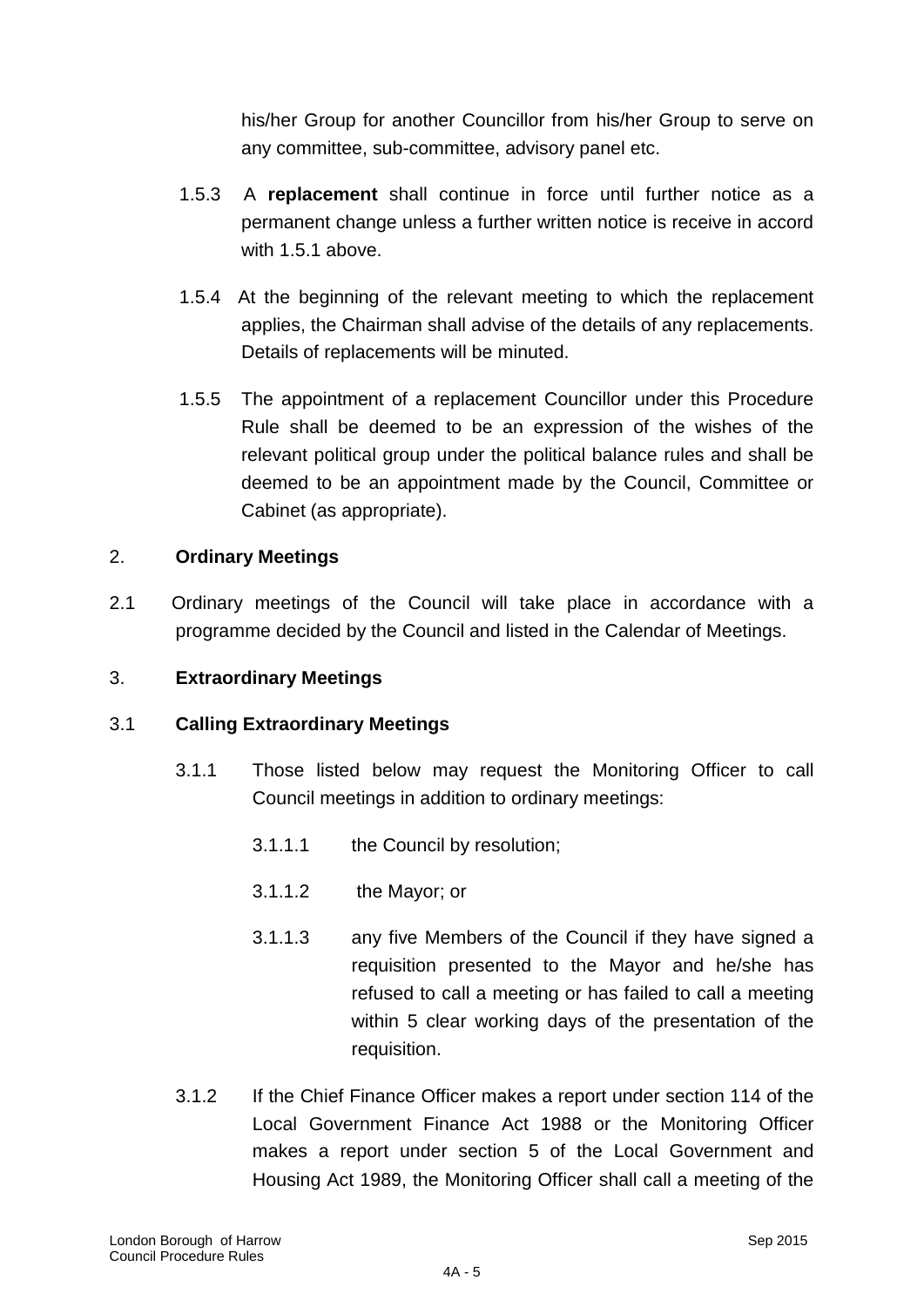Council for the purpose of considering that report within the period specified by the relevant statute.

### 3.2 **Business**

- 3.2.1 Business at Extraordinary meetings of the Council shall be restricted to:
	- 3.2.1.1 the election of a person to preside if both Mayor and Deputy Mayor are absent;
	- 3.2.1.2 any item of business specified by the Council, Mayor or Monitoring Officer calling the meeting or specified in the requisition presented by at least five Members of Council;
	- 3.2.1.3 any petitions relating to items of business on the agenda which the Mayor agrees to hear.

### 4. **Order of Business at Ordinary Meetings**

#### 4.1 **Arrangement of Items in the Summons**

Items to be included in the Summons shall be in any order that is considered appropriate by the Monitoring Officer for the efficient dispatch of the business of that meeting.

#### 4.2 **Order of business**

- 4.2.1 Except as qualified by 4.1 and varied by Rule 4.4 the order of business at Ordinary Council meetings shall be to:
	- 4.2.1.1 choose a person to preside if both Mayor and Deputy Mayor are absent;
	- 4.2.1.2 receive declarations of interest from Members and any dispensations granted by the Standards Committee (if any);
	- 4.2.1.3 take as read and confirm the minutes of the last meeting;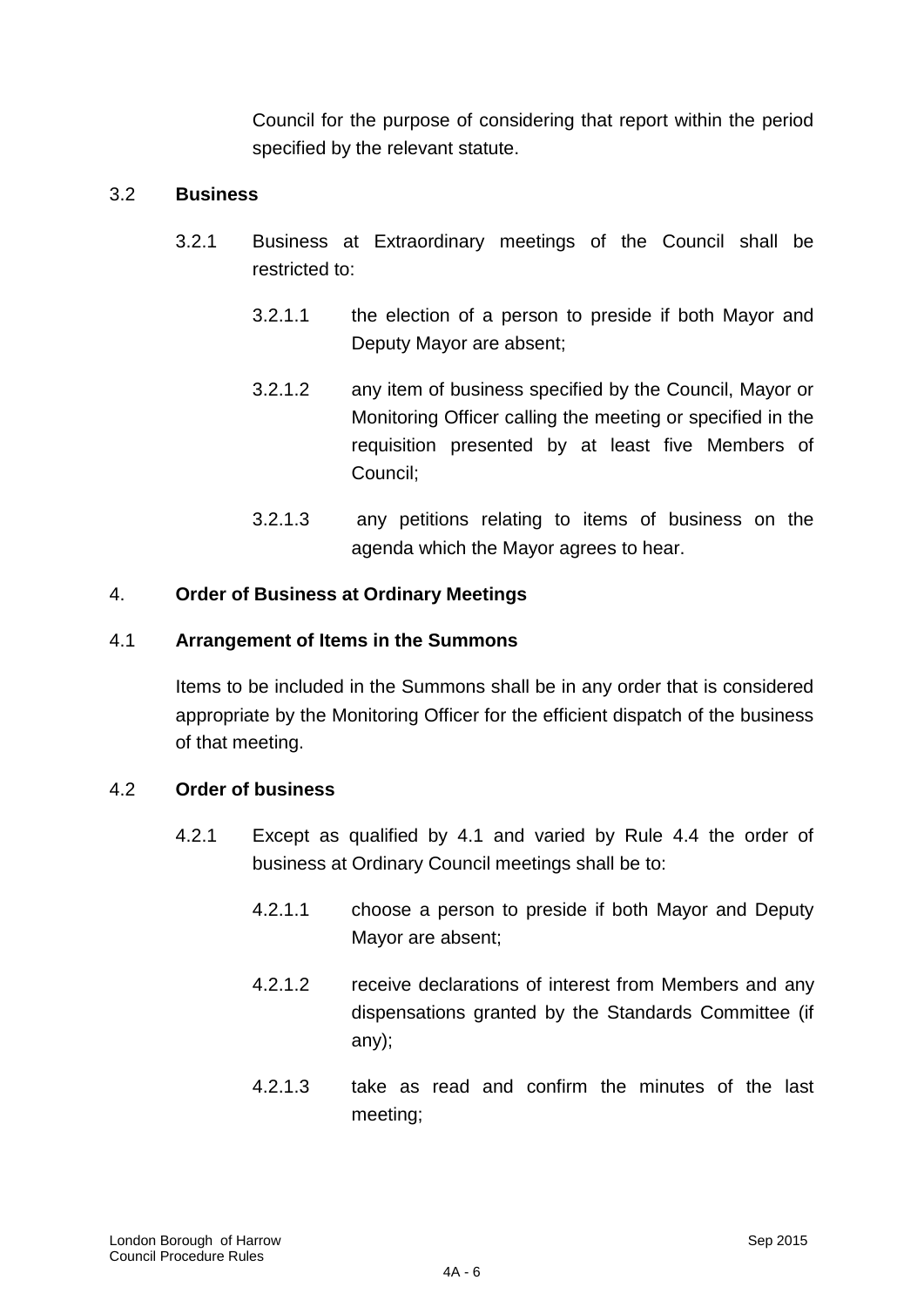- 4.2.1.4 receive petitions from Members and the public in accordance with the arrangements for the making of petitions (see Rule 10);
- 4.2.1.5 receive questions from, and provide answers to, the public in accordance with the rule for public questions (see Rule 11);
- 4.2.1.6 deal with any business from the last Council Meeting if necessary;
- 4.2.1.7 receive any announcements from the Leader;
- 4.2.1.8 receive reports from the Executive and the Council"s Committees and receive questions and provide answers on any of those reports;
- 4.2.1.9 consider any other business specified in the summons to the meeting, including consideration of proposals from the Executive in relation to the Council"s budget and policy framework and reports of the Overview and Scrutiny Committees or Scrutiny Sub-Committee, and reports of the Head of Paid Service as appropriate;
- 4.2.1.10 receive questions from, and provide answers to, Members of Council in accordance with the Rules for questions by Members (Rule 12);
- 4.2.1.11 consider motions;
- 4.2.1.12 receive reports and questions about joint arrangements and external organisations;
- 4.2.1.13 receive a statement from the Leader on his or her activities as Leader since the date of the previous Council meeting.

### 4.3 **Leader and Portfolio Holders' Announcements**

4.3.1 Announcements by the Leader and Portfolio Holders submitted in accordance with Rule 4.2 will be dealt with at ordinary meetings of the Council in the following way: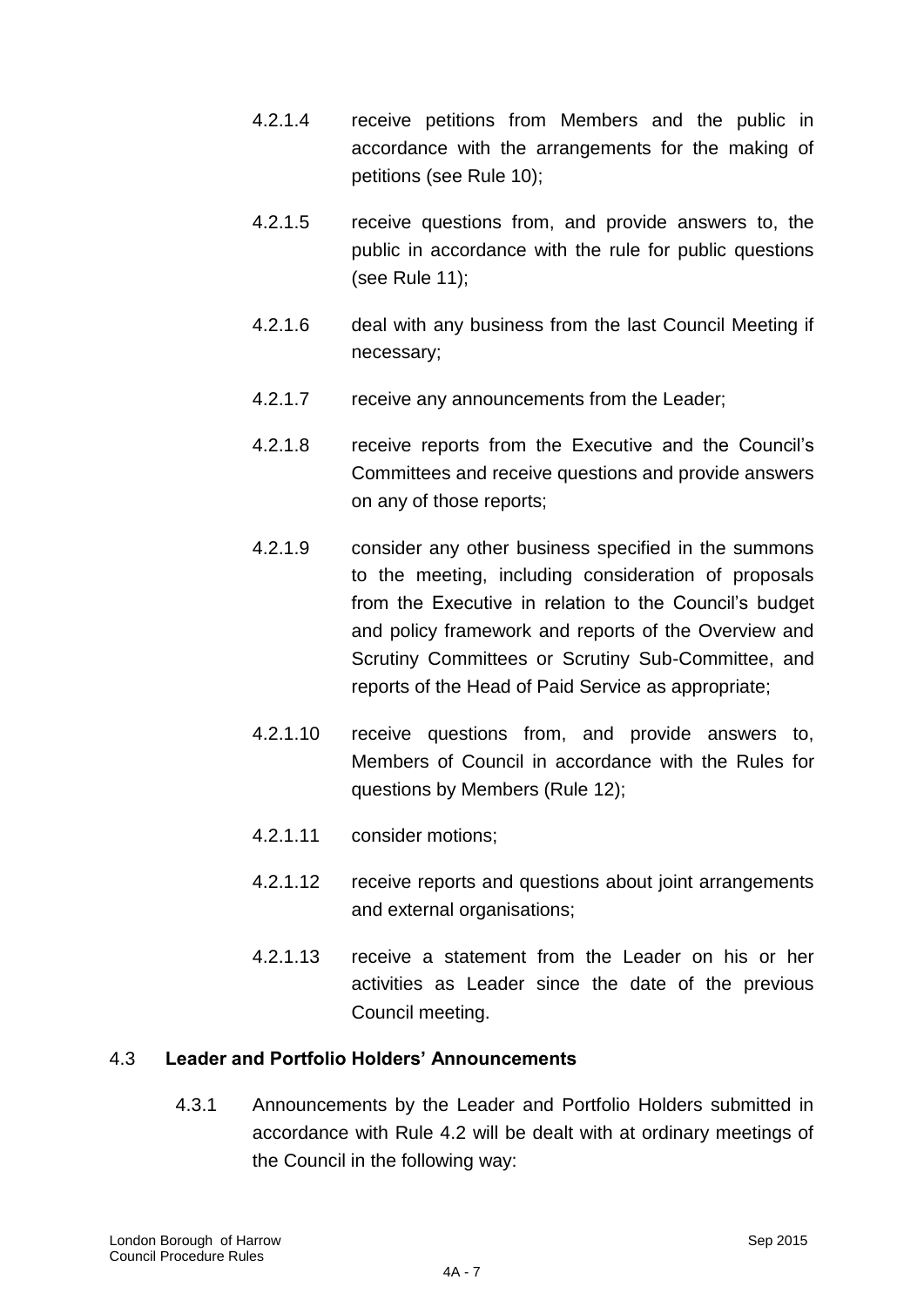- 4.3.1.1 A Leader and Portfolio Holders" Announcements item will appear on the Council"s order of business paper as a separate item and the Leader and / or Portfolio Holders may give a short summary statement updating the Council on matters of interest and relevant issues which have come to the fore since the previous meeting of the Council;
- 4.3.1.2 The Leader and Portfolio Holders" Announcements will last not more than twenty minutes. Up to 10 minutes will be allowed for the announcements and the remainder of the time will be allowed for questions from Members;
- 4.3.1.3 Members will be permitted to ask questions in relation to the announcements on a "first called, first answered" basis;
- 4.3.1.4 A Councillor asking a question under Rule 4.3.1.3 may ask one supplementary question at the Council meeting at which the Leader's answer is given. The supplementary question must arise directly out of the original question or the reply.
- 4.3.1.5 Leader"s Announcements does not apply to Annual, Extraordinary, Council Tax or adjourned meetings of the Council.

### 4.3 **Variation to the Order of Business**

4.4.1. With the exception of items referred to in 4.2.1.1 and 4.2.1.2 of Rule 4.2, the order of business may be varied on motion without debate so as to give precedence to any question of special importance. If the Mayor proposes the motion it may be put to the vote without being seconded.

#### 5. **Arrangements for Meetings**

#### 5.1 **Time and Place of Meetings**

5.1.1 Meetings of the Council shall take place at the Civic Centre at 7.30 pm or at the time stated on the summons. Following consultation with the Leaders of each of the political groups and subject to compliance with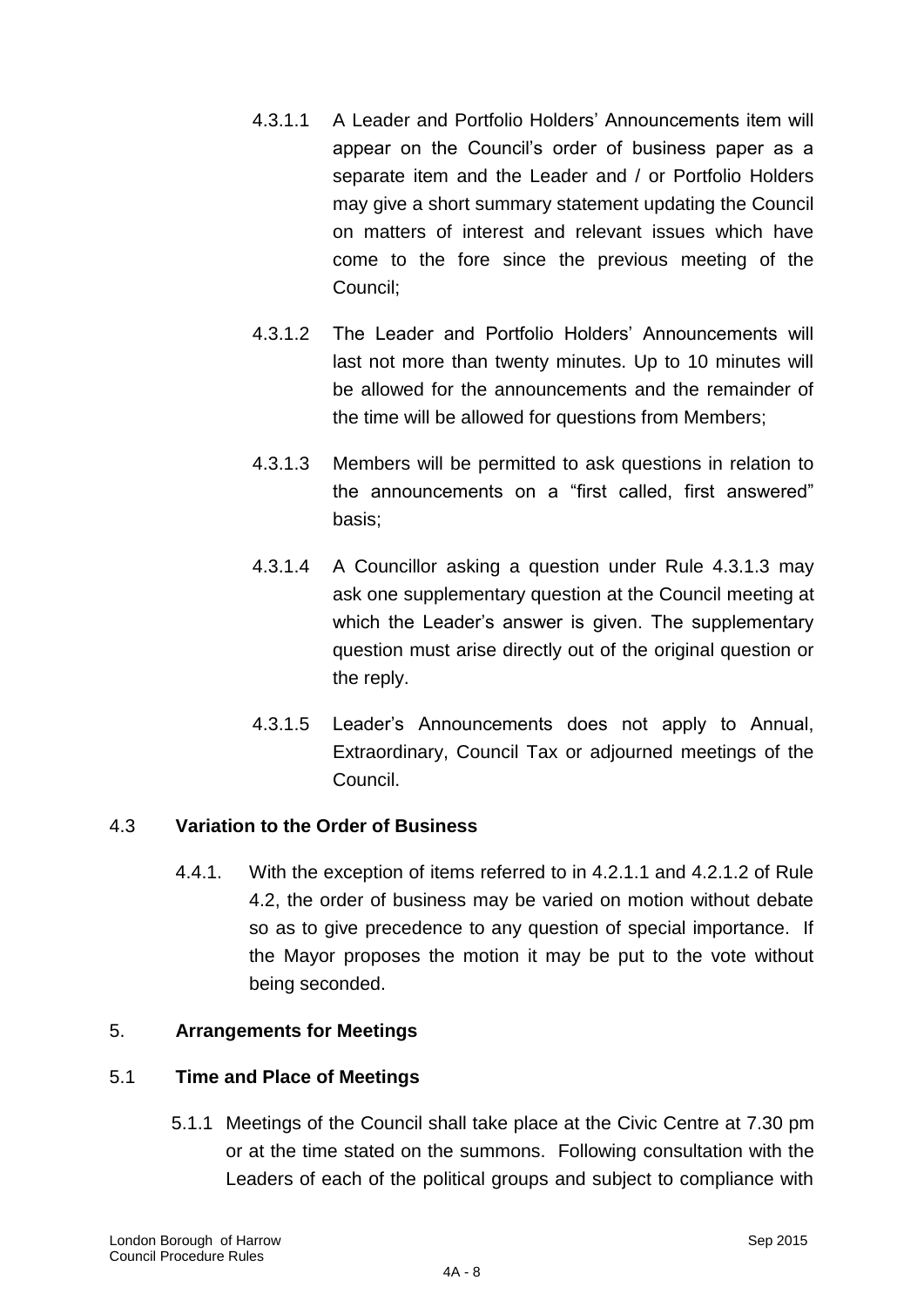the Access to Information Rules, the Mayor shall have the power to alter the venue, day and time if he/she believes it to be appropriate for the conduct of the business of the Council.

### 5.2 **Cancellation of Meetings**

5.2.1 The Head of Paid Service and or the Monitoring Officer may cancel an ordinary meeting of the Council either before or after the summons for the meeting has been issued provided that reasons for the cancellation are given.

### 6. **Notice Of and Summons To Meetings**

- 6.1 The Monitoring Officer will give notice to the public of the time and place of any meeting in accordance with the Access to Information Procedure Rules set out in Part 4G of the Constitution. At least five clear working days before a meeting, the summons signed by the Monitoring Officer will be sent to every Member of the Council or left at their usual place of residence. The summons will give the date, time and place of the meeting and specify the business to be transacted. It will be accompanied by all relevant reports.
- 6.2 If there is a request to add an item to the Summons after the statutory deadline for publication, that item may only be considered if the Mayor (as Chair of the Council) agrees, by virtue of the special circumstances set out either in the report or on the supplemental Summons, that the item should be considered as a matter of urgency and then specified in the minutes of the meeting.
- 6.3 This provision does not apply to any item raised under Rule 14.2 (Urgent Motions) which the Council agrees to accept as an item of business.

### 7. **Person To Preside**

7.1 The person presiding at the meeting may exercise any power or duty of the Mayor.

#### 8. **Quorum**

8.1 The quorum of a meeting of the Council will be one quarter of the whole number of Members.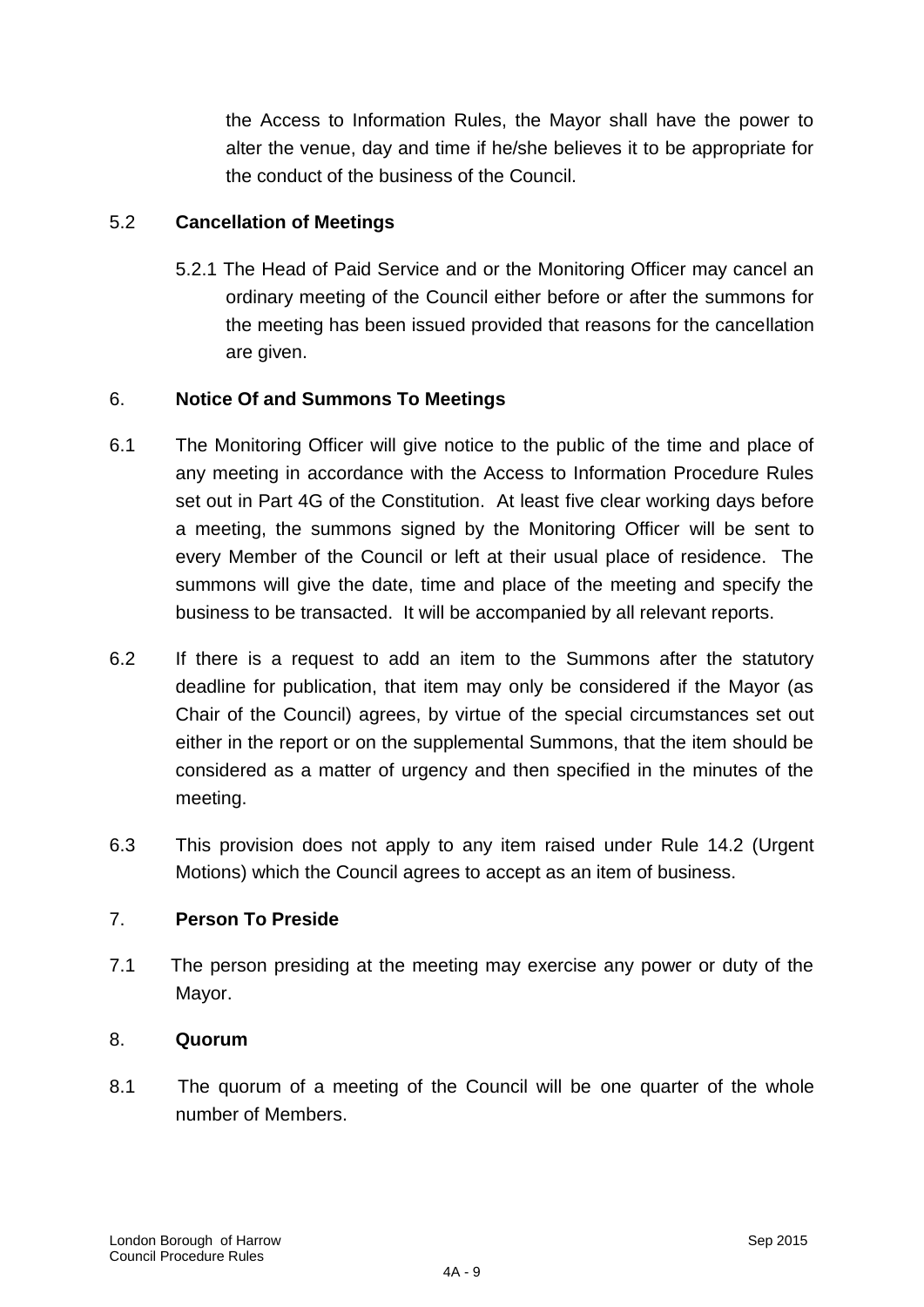- 8.2 If, after 15 minutes from the advertised time of the start of the meeting, or such other longer period as the Mayor may decide, a quorum is not present, the meeting will not take place. The Mayor may announce the date and time that the meeting will be convened.
- 8.3 During any meeting if the Mayor counts the number present and declares there is not a quorum present, then the meeting will adjourn immediately. Remaining business will be considered at a time and date fixed by the Mayor. If he/she does not fix a date, the remaining business will be considered at the next ordinary meeting.

### 9. **Duration of Meetings**

### 9.1 **Commencement and Closure**

Meetings of the Council will commence at 7.30 pm and close at 10.30 pm, except as determined under Rule 9.2 or where the Council is:

- (a) considering whether to confirm the dismissal of the Head of Paid Service, Monitoring Officer and Chief Finance Officer, or
- (b) considering whether to uphold an appeal against a disciplinary sanction (including dismissal) imposed on an officer by the Chief Officers" Employment Panel.

### 9.2 **Varying the Closure Time**

- 9.2.1 A meeting of the Council shall terminate in the manner set out in Rule 9.3 unless:
	- 9.2.1.1 the business of the meeting has been completed before 10.30 pm; or
	- 9.2.1.2 by resolution passed before the closure time, the Council resolves to extend the meeting beyond that time, in one of the following ways, which must be specified by resolution:
	- (a) to continue in the normal manner and complete the business remaining on the summons; or
	- (b) to determine a later time by when the meeting must close and, if the business is not completed by that later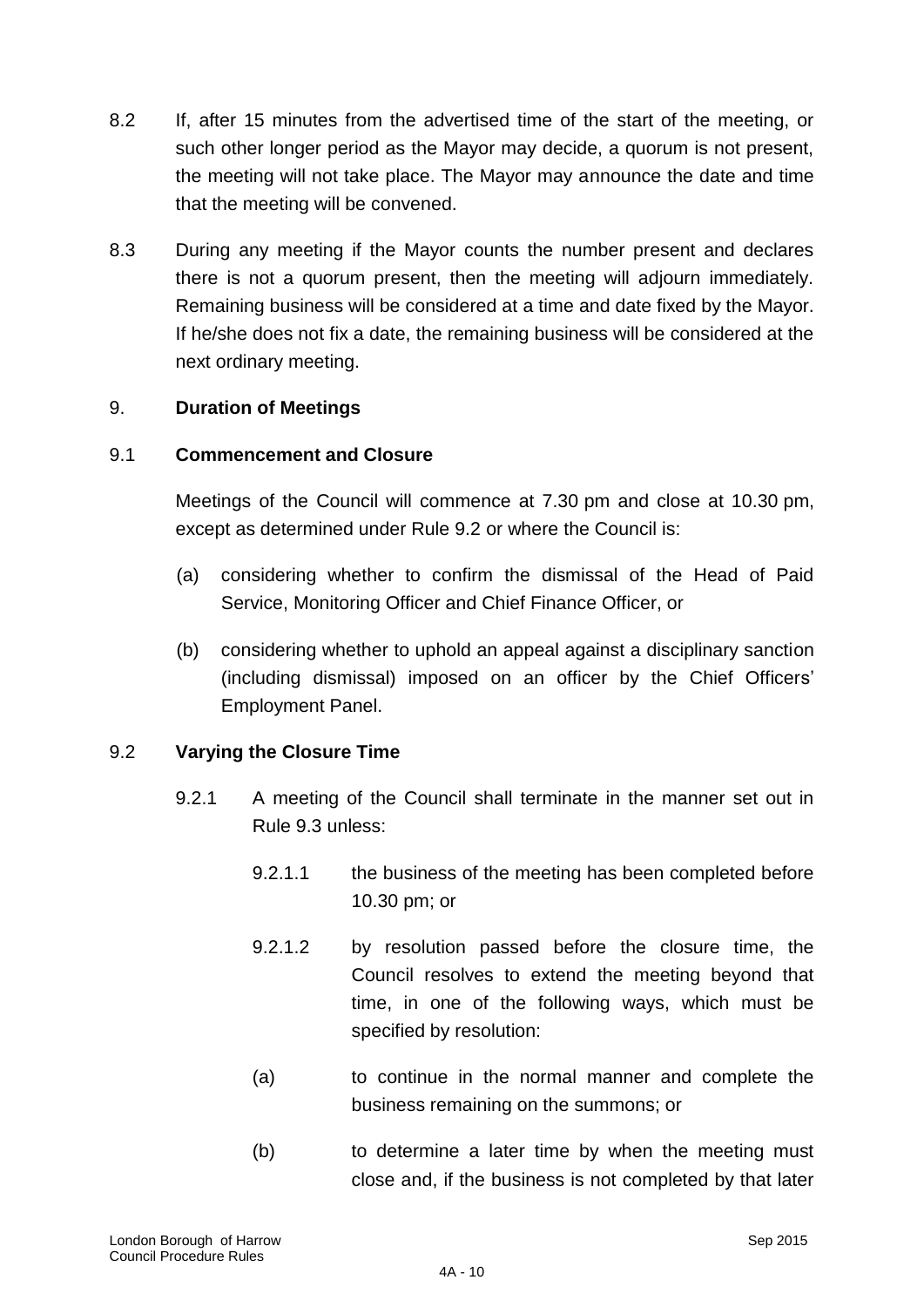time, resolve that it be then put to the vote without debate or deferred to another meeting, as appropriate.

- 9.2.2 For the avoidance of doubt, a meeting may use the provisions within 9.2.1.2(b) above more than once in any meeting, provided that the motion to extend the closure time is moved before the time for the closure of the meeting or before the end of the period by which the meeting has already been extended.
- 9.2.3 In considering whether (a) and (b) above are expedient, the Council will have regard to not prejudicing third party rights or interests affected by the remaining business on the summons.

### 9.3 **Determining Business Upon Closure**

- 9.3.1 At the time of closure the Mayor will advise the Council that the procedure to terminate the meeting is to be applied;
- 9.3.2 Any speech commenced and then in progress, in accordance with Rule 16.4, shall be concluded;
- 9.3.3 The Mayor will put any motion or recommendation of a Committee then under consideration to the vote without further discussion;
- 9.3.4 All remaining business before the Council (inclusive of Committee recommendations, motions and amendments, of which written notice has been given to the Mayor prior to the meeting), shall be put to the vote without discussion or further amendment;
- 9.3.5 The right to ask an oral question on any matter before the Council at that meeting shall be lost but a subsequent written answer shall be given by the Leader or relevant Committee Chair or Portfolio Holder to any question to them already notified in writing.

#### 10. **Petitions**

#### 10.1 **Presentation of Petitions**

10.1.1 All petitions received shall normally be dealt with in accordance with the Council"s Petition Scheme (at Appendix A to these Rules) and will be referred to the appropriate Council Committee or subcommittee, or to the Executive, Portfolio Holder, Advisory Panel or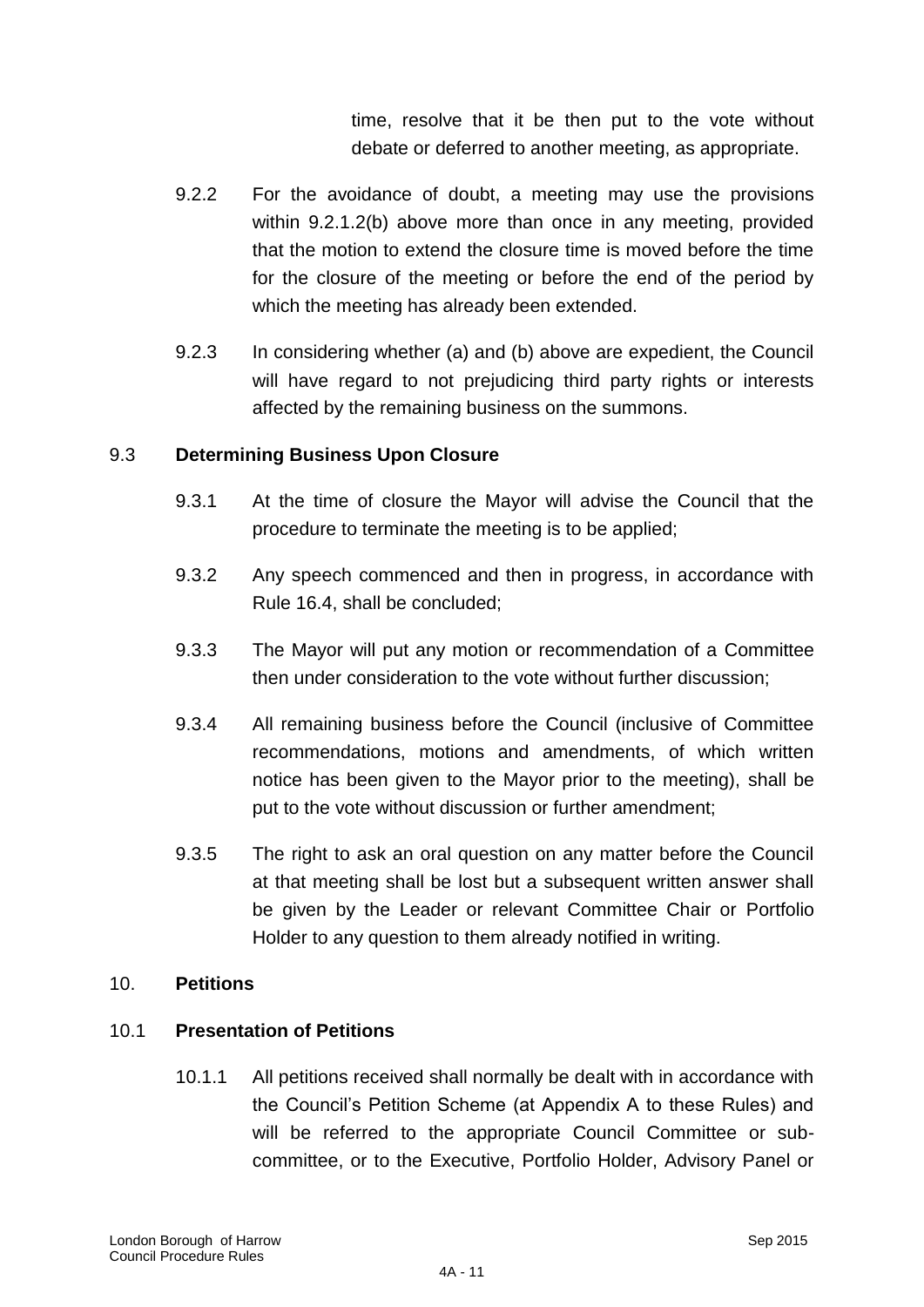Consultative Forum of the Executive. If the petitioners request that the petition be presented at a meeting of Council this can be done in the following ways:

- 10.1.1.1 a representative of the petitioners may attend at the time stated for the start of the Council meeting and request to read the petition to the meeting;
- 10.1.1.2 the petitioners may approach a Councillor and ask the Councillor to read the petition on their behalf;
- 10.1.1.3 the petitioners may send the petition to the Monitoring Officer and request for the Mayor to read the petition.
- 10.1.2 The person presenting the petition may only read the terms of the petition and may not make any further comments. That person will have one minute to read the terms of the petition unless the Mayor determines that this time limit should be extended or reduced.

### 10.2 **Notice and Consideration of Petitions**

- 10.2.1 There is no need for any advance notice to be given of the wish to present a petition to Council.
- 10.2.2 After all petitions have been read they shall stand to be dealt with in accordance with the Petition Scheme and will usually be referred to the appropriate Council Committee, sub-committee or Executive, Advisory Panel, Consultative Forum or Portfolio Holder. Subject to 10.2.3 unless the Mayor decides otherwise, no discussion shall take place on any petition.
- 10.2.3 Petitions that meet the criteria set out in Section 6 of the Petition Scheme will be considered by the Council in accordance with the provisions of that Section.

#### 11. **Public Questions**

### 11.1 **General**

11.1.1 Members of the public may ask questions of Members of the Executive, Portfolio Holders and Chairs of Council Committees at ordinary meetings of the Council. Questioners will not be allowed to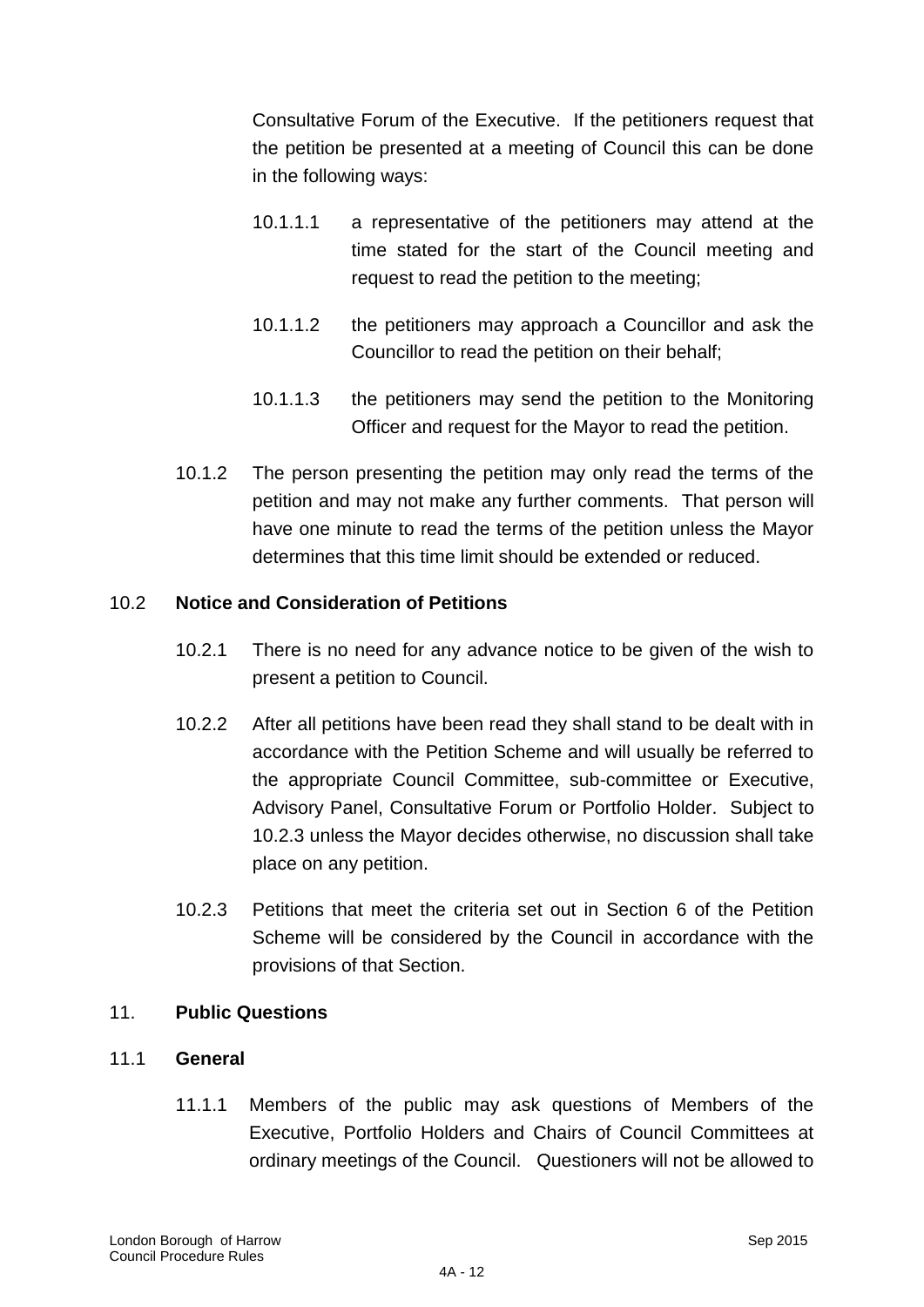address the Council generally on a matter, they may only ask questions.

### 11.2 **Time Limit for Questions**

11.2.1 There will be a time limit of 15 minutes for the asking and answering of public questions. Once this time limit has been reached no further questions can be asked but a questioner can complete a question or a supplemental question, and the Member can complete a reply. Unless the Mayor permits otherwise, a reply to a question shall not exceed three minutes. If the Member answering believes that a longer response is necessary an oral summary will be given and a full reply shall be completed in writing. A copy of any written answer shall be given to the Monitoring Officer who will send it to the questioner and all Members of the Council and be recorded in the Minutes of the meeting.

### 11.3 **Order and Notice of Questions**

- 11.3.1 Questions will be asked in the order that notice of them was received, except that the Mayor may group together similar questions.
- 11.3.2 A question may only be asked if notice has been given in writing, by fax or by electronic mail to the Monitoring Officer at publicquestions@harrow.gov.uk no later than 3.00 pm two clear working days before the day of the meeting. Each question must be emailed submitted by the questioner, identifying their name, address, and where appropriate e-mail address, and give the name of the Member to whom it is to be put.
- 11.3.3 Without prejudicing 11.3.2 above, where a report is circulated after the normal Council agenda despatch by supplemental agenda a question may be asked, if notice has been given in writing, by fax or by electronic mail to the Monitoring Officer at publicquestions@harrow.gov.uk no later than 3.00 pm ONE clear working day before the day of the meeting. Each question must be emailed from the questioner's email address, give the name and address of the questioner and name of the Member to whom it is to be put.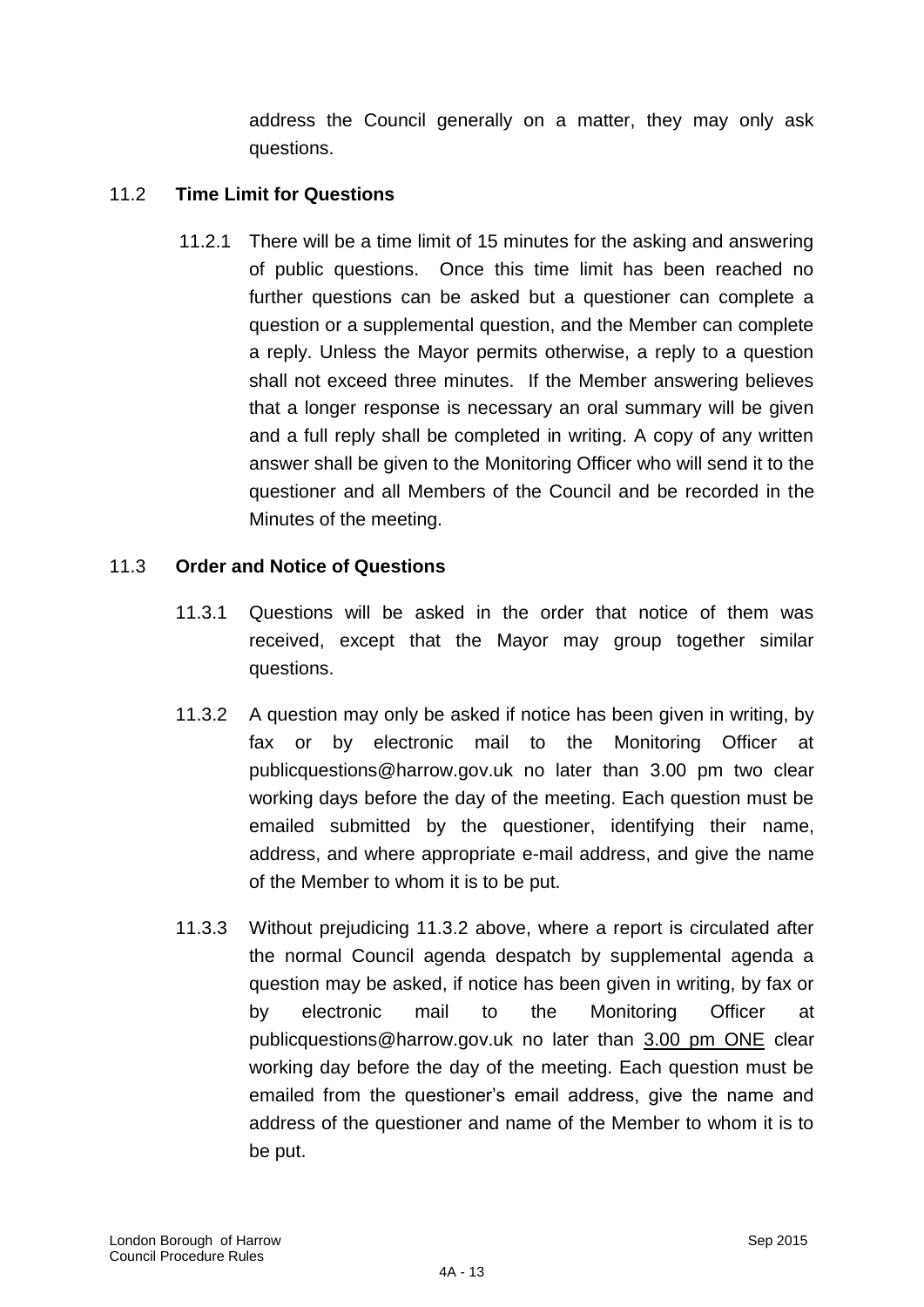- 11.3.4 The Member to whom any question is put may arrange for another Member to answer on his or her behalf.
- 11.3.5 The Council takes no responsibility for questions which are sent and fail to reach the correct e-mail address, postal address or fax number.

### 11.4 **Number of Questions**

11.4.1 At any one meeting no person may submit more than one question. A questioner will be allowed to ask a supplementary question directly relating to the content of the answer given to the written question. The Mayor may reject a supplemental question if it falls within any of the categories in paragraph 11.5 below.

#### 11.5 **Scope of Questions**

- 11.5.1 The Mayor on the advice of the Monitoring Officer may, on giving reasons, reject a written question if it:
	- 11.5.1.1 would risk defamation of an individual or is frivolous or offensive; or
	- 11.5.1.2 does not relate to a matter for which the Council has powers or duties; or
	- 11.5.1.3 does not relate to a matter which affects the London Borough of Harrow; or
	- 11.5.1.4 would require the disclosure of confidential or exempt information; or
	- 11.5.1.5 is substantially the same as a question which has been put at any meeting of the Council in the last six months.
- 11.5.2 No invalid questions will be circulated.

#### 11.6 **Record of Public Questions**

11.6.1 The Monitoring Officer will enter each written question in a document open to public inspection and will immediately send a copy of the question to the Member to whom it is to be put. Rejected questions will include reasons for rejection.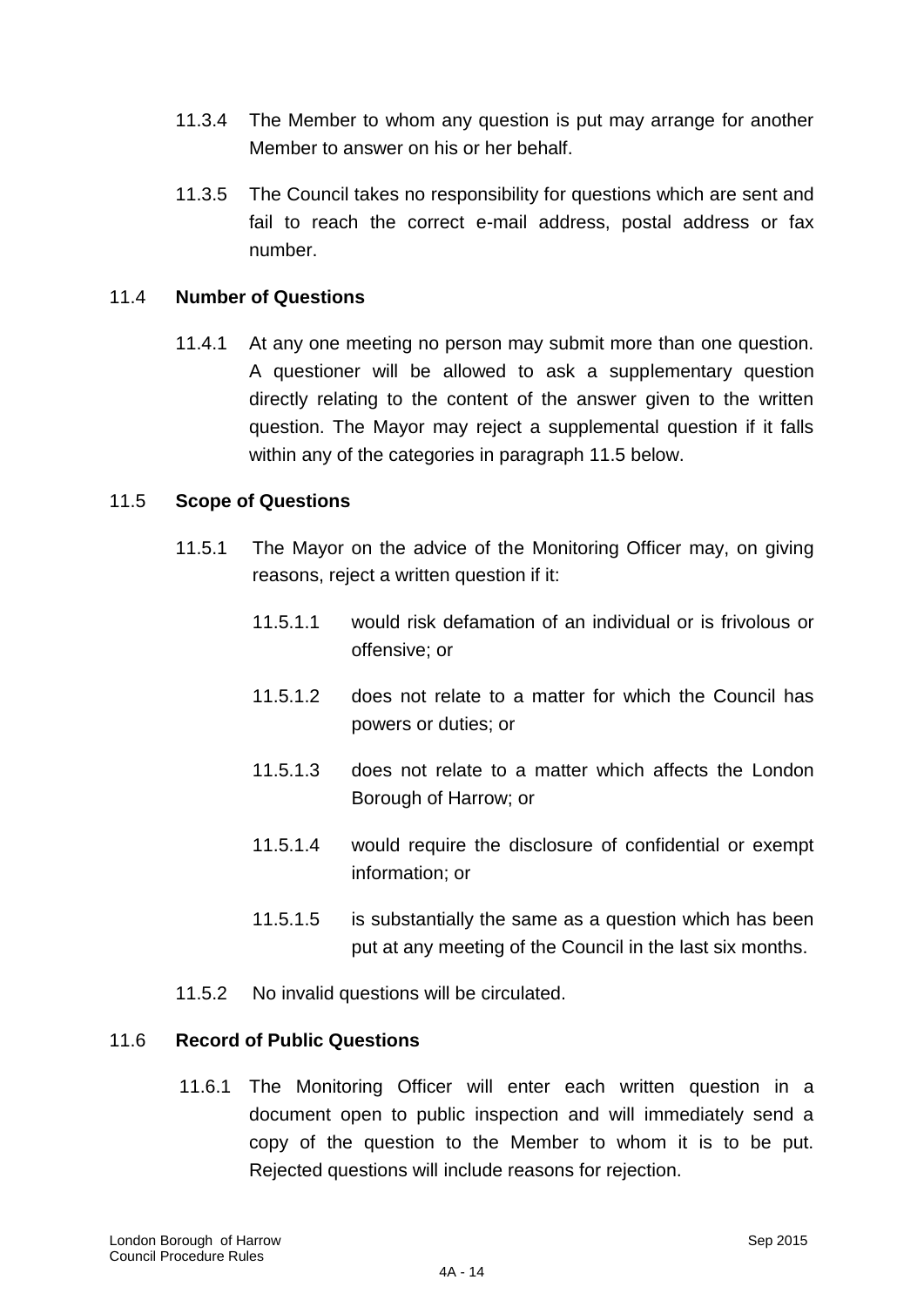11.6.2 Copies of all valid questions will be circulated to all Members and will be made available to the public at the meeting.

### 11.7 **Asking Questions at the Meeting**

- 11.7.1 The Mayor will invite the questioner to put the question to the Member named in the notice or other Member nominated to answer.
- 11.7.2 If a questioner, who has submitted a written question, is unable to be present, they may ask the Mayor to put the question on their behalf. The Mayor may either:
	- 11.7.2.1 ask the question on the questioner"s behalf; or
	- 11.7.2.2 indicate that a written reply will be given; or
	- 11.7.2.3 decide that, in the absence of the questioner, that the question will not be dealt with.

#### 11.8 **Written Answers**

11.8.1 Any question, which cannot be dealt with during public question time because of lack of time, will be dealt with by written answer. A copy of any written answer shall be given to the Monitoring Officer who will send it to the questioner and all Members of the Council.

## 11.9 **Reference of a Question to the Executive, a Portfolio Holder, Committee, Advisory Panel or Consultative Forum**

11.9.1 Unless the Mayor decides otherwise, no discussion will take place on any question, but any Member may move that a matter raised by a question be referred to the Executive, Portfolio Holder, Advisory Panel or Consultative Forum of the Executive or appropriate Council Committee or sub-committee. Such a motion will be voted on without discussion.

### 12. **Questions Without Notice**

#### 12.1 **Questions Without Notice**

12.1.1 A Member of the Council may ask a Member of the Executive, or Chair of a Committee any question without notice upon an item in a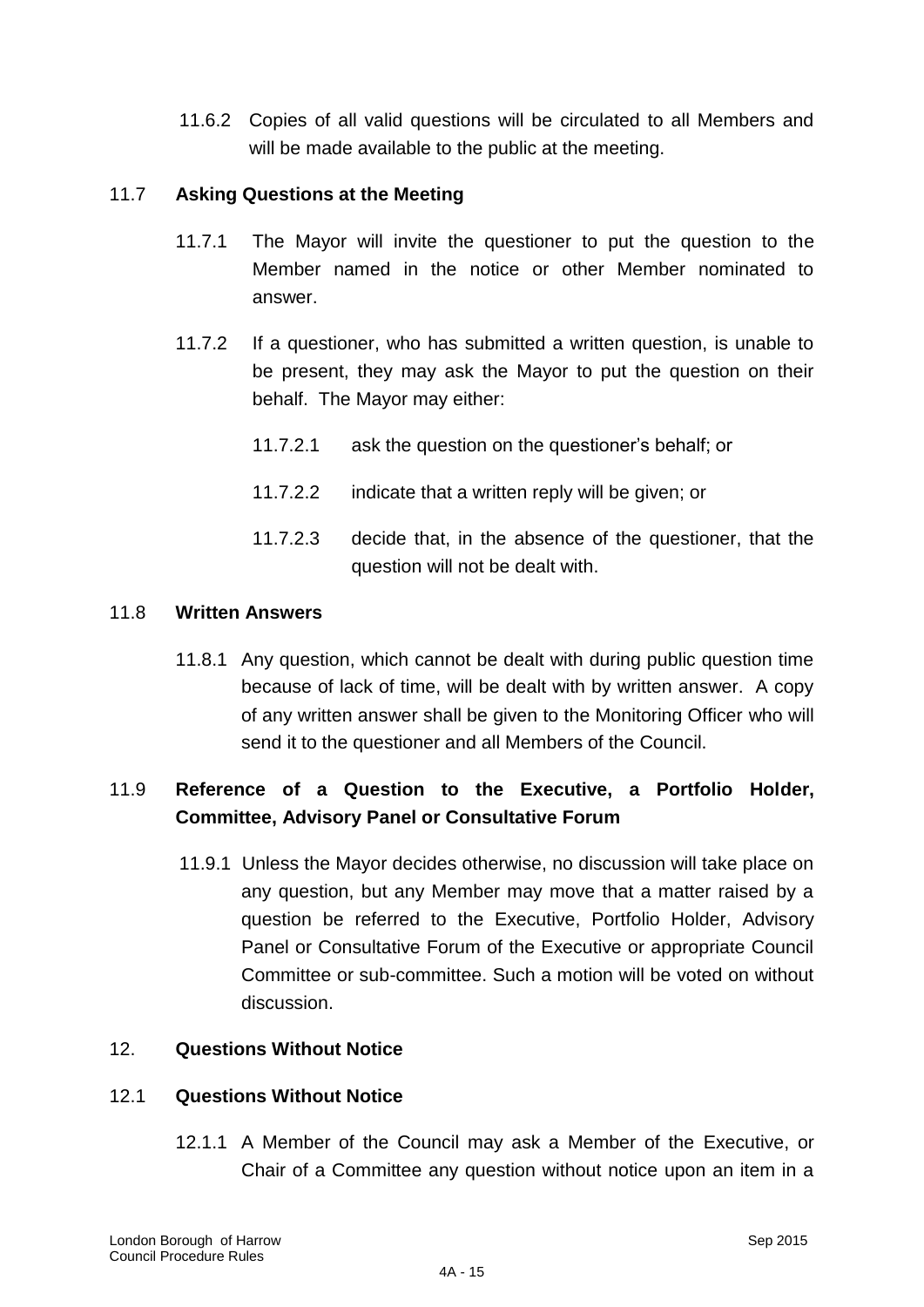report of the Executive or a Committee when that item is initially proposed and prior to the commencement of formal debate by the Council.

12.1.2 Questions asked under this Rule shall be asked and answered at the time the matter relating to the question is under consideration.

### 12.2 **Questions With Notice**

- 12.2.1 Subject to Rule 12.3, a Member of the Council may ask a Member of the Executive or the Chair of any Committee a question (which depending on its nature may be dealt with in either public or private session) on any matter in relation to which the Council has powers or duties or which affects the London Borough of Harrow.
- 12.2.2 A limit of 15 minutes shall be given to the asking of written questions by Members under this Rule.

#### 12.3 **Notice of Questions**

- 12.3.1 A Member may only ask a question under Rule 12.2 if either:
	- 12.3.1.1 they have submitted such question by 3.00pm, two clear working days before the day of the meeting in writing, by fax or e-mail, of the question to the Monitoring Officer; or
	- 12.3.1.2 without prejudicing 12.3.1.1 above, where a report is circulated after the normal Council agenda despatch by supplemental agenda a question may be asked, if notice has been given in writing, by fax or by e-mail to the Monitoring Officer no later than 3.00pm ONE clear working day before the date of the meeting; or
	- 12.3.1.3 the question relates to urgent matters, and they have the consent of the Committee Chair or Executive Member to whom the question is to be put and the content of the question is given to the Monitoring Officer by 12.00 noon on the day of the meeting.
- 12.3.2 Questions will be answered strictly in accordance with the order in which they are received by the Monitoring Officer.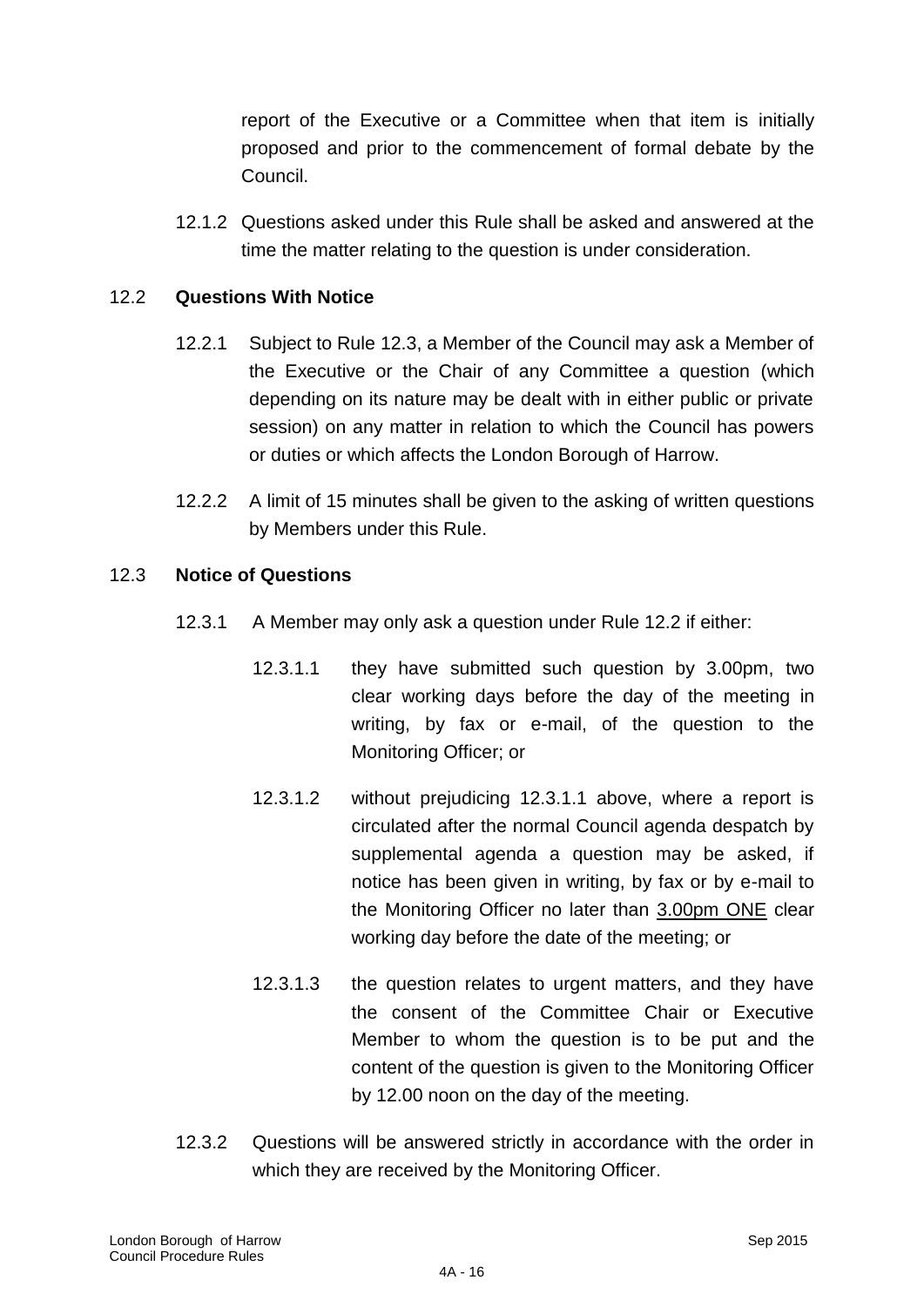#### 12.4 **Response**

- 12.4.1 An answer may be given by the Member to whom the question was asked or by such other member as is considered appropriate.
- 12.4.2 An answer may take the form of:
	- 12.4.2.1 a direct oral answer;
	- 12.4.2.2 where the desired information is in a publication of the Council or other published work, a reference to that publication; or
	- 12.4.2.3 where the reply cannot conveniently be given orally a written answer will be supplied. A copy of any written answer shall be given to the Monitoring Officer who will send it to the questioner and all Members of the Council and be recorded in the Minutes of the meeting.

#### 12.5 **Supplementary Question**

12.5.1 A Member asking a question under Rule 12.2 may ask one supplementary question without notice of the Member to whom the first question was asked. The supplemental question must arise directly out of the original question or the reply.

#### 12.6 **Limits to the Length of Questions and Responses**

- 12.6.1 A questioner may only ask a direct question and may not seek to address the meeting on any issues arising.
- 12.6.2 A Member giving an answer may speak for no longer than three minutes in replying to that question (two minutes in respect of a supplemental question). If a Member believes that a longer answer is necessary an oral summary will be given and a full reply shall be completed in writing. A copy of any written answer shall be given to the Monitoring Officer who will send it to the questioner and all Members of the Council and be recorded in the Minutes of the meeting.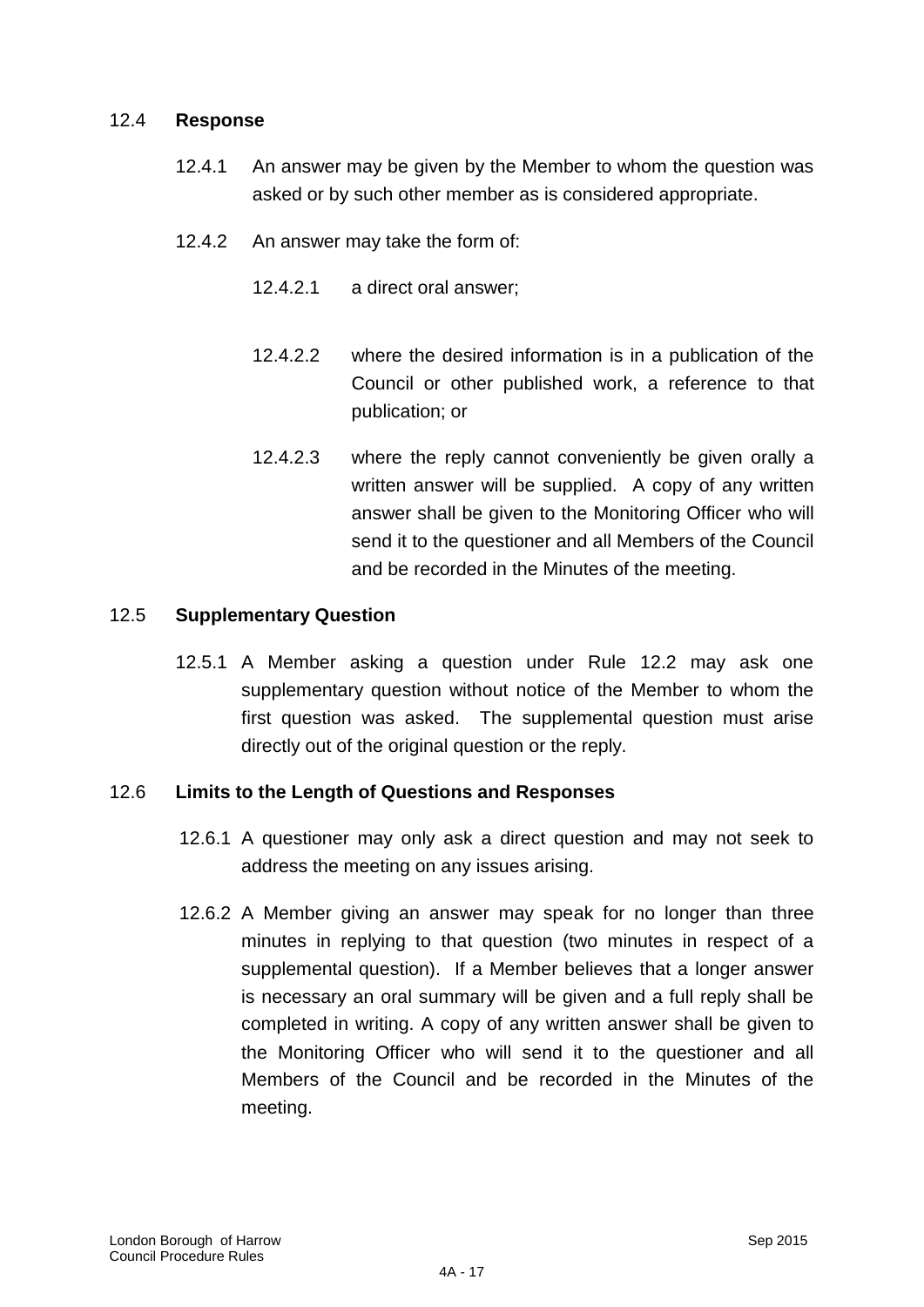### 12.7 **Referral to the Executive, a Portfolio Holder or a Committee**

12.7.1 Every question shall be put and answered without discussion. Any Member can move that the matter raised by the question be referred to the Executive, Portfolio Holder or appropriate Committee or subcommittee. Once seconded such a motion shall be voted upon without discussion.

#### 12.8 **Invalid Questions**

- 12.8.1 The Mayor may, in consultation with the Monitoring Officer rule out of order questions which in his or her opinion:
	- 12.8.1.1 would risk defamation of an individual or are frivolous or offensive; or
	- 12.8.1.2 do not relate to a matter for which the Council has powers or duties or do not affect the London Borough of Harrow; or
	- 12.8.1.3 would require the disclosure of confidential or exempt information; or
	- 12.8.1.4 are substantially the same as a question which has been put at any meeting of the Council in the last six months.
- 12.8.2 No invalid questions will be circulated.

## 13. **Recommendations From The Executive, Committees and Statutory Officers**

#### 13.1 **Receipt of Recommendations from the Executive**

13.1.1 The Executive shall make recommendations to the Council on any matter that is within the Council"s functions falling to the Council to determine or on which the Executive is required to consult with or obtain the approval of the Council. Such recommendations shall be moved by the Leader. A seconder to such a motion is not required.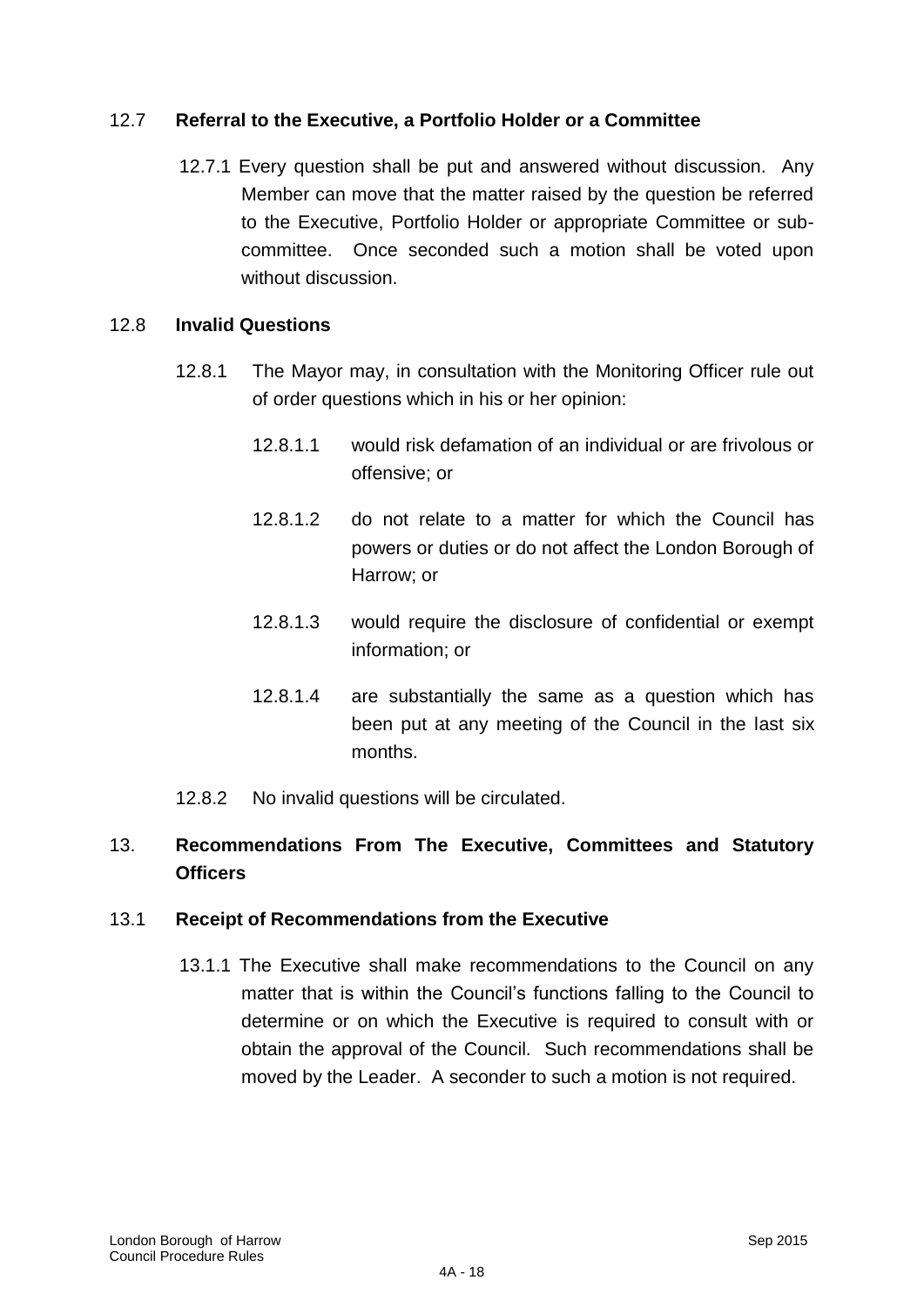### 13.2 **Receipt of Recommendations from Committees**

13.2.1 The Council shall consider recommendations made to it by Committees on matters falling within the Council"s terms of reference. The recommendation shall be moved by the Chair of that Committee. A seconder to such a motion is not required.

### 13.3 **Order of Recommendations**

13.3.1 Recommendations to the Council from the Executive or a Committee shall be placed on the summons by the Monitoring Officer in such order as seems most convenient for the conduct of the business of the Council. They shall be considered in the order on the summons unless the Mayor proposes to vary the order of business under Rule 4.4.

### 13.4 **Receipt of Recommendations from Statutory Officers**

13.4.1 The Head of Paid Service may make reports to Council as necessary. The Head of Paid Service, Monitoring Officer, Section 151 Officer, Director of Children"s Services and Director of Adult Social Services may report to Council as required by statute in the exercise of their statutory responsibilities.

#### **14. Items affecting the employment of officers**

- 14.1 This rule applies during consideration of an appeal from an officer arising out of a decision made by the Chief Officers' Employment Panel or a recommendation to dismiss made by the Statutory Chief Officers' Disciplinary Panel.
- 14.2 The officer who is the subject of the item and a person accompanying him or her under the statutory right to be accompanied has the right to speak in relation to the item.
- 14.3 Rule 12 (Questions without notice) shall apply with a modification that questions may also be asked of the officer who is the subject of the item.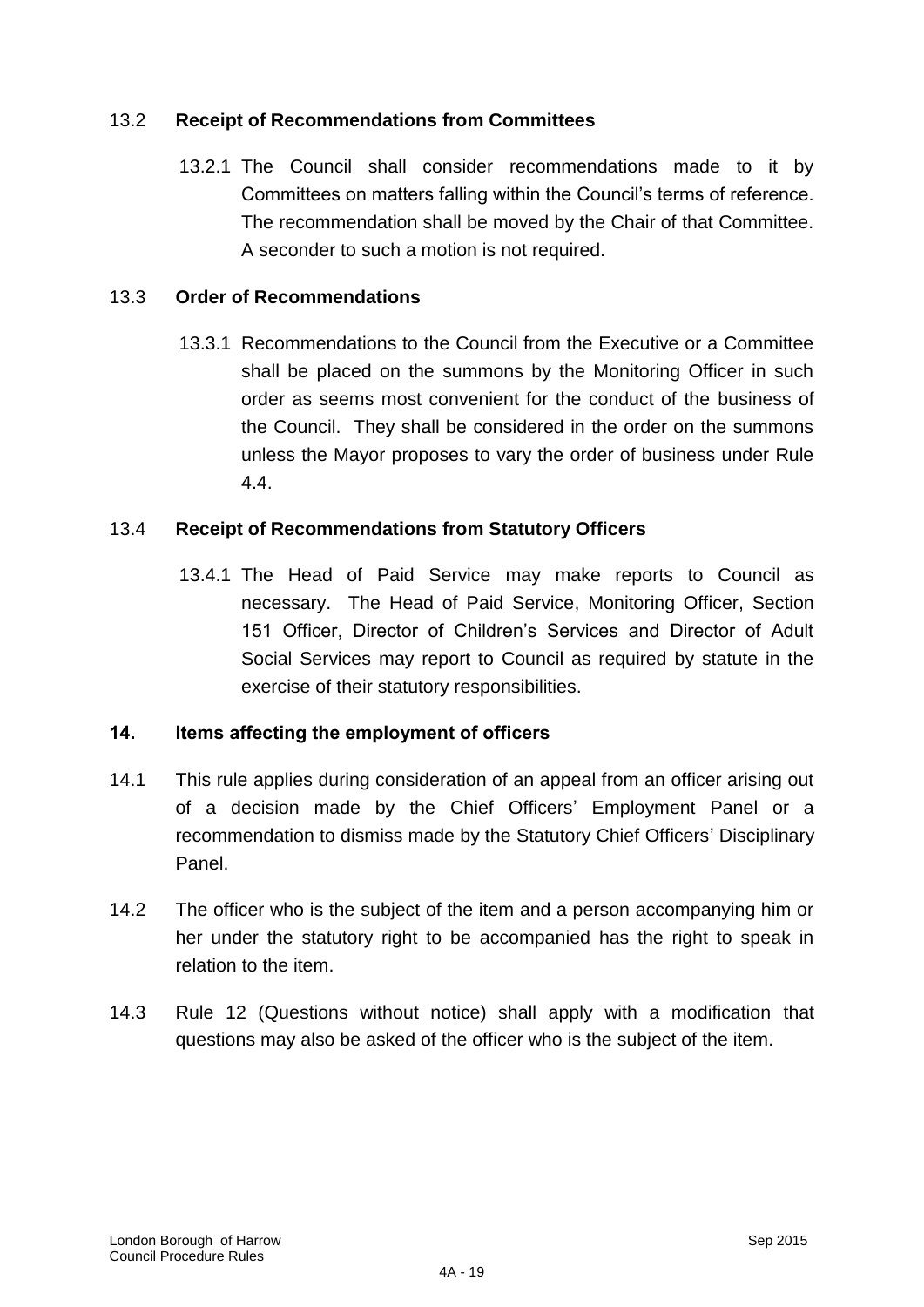#### 15. **Motions**

#### 15.1 **Notice**

15.1.1 Except for motions that can be moved without notice under Rule 15, and urgent motions under Rule 14.2, written notice of every motion, signed by at least two Members, must be delivered to the Monitoring Officer not later than 5.00 pm six clear working days before the date of the meeting. All motions will be entered in a document open to public inspection.

Examples of this deadline

| Day of meeting             | Motion must be with Monitoring |
|----------------------------|--------------------------------|
|                            | Officer by 5.00 pm             |
| Monday 17 <sup>th</sup>    | Thursday 6 <sup>th</sup>       |
| Tuesday 18 <sup>th</sup>   | Friday 7 <sup>th</sup>         |
| Wednesday 19 <sup>th</sup> | Monday 10 <sup>th</sup>        |
| Thursday 20 <sup>th</sup>  | Tuesday 11 <sup>th</sup>       |
| Friday 21 <sup>st</sup>    | Wednesday 12th                 |

#### 15.2 **Urgent Motions**

- 15.2.1 A motion, which would otherwise require notice under Rule 14.1 may be moved without prior notice providing:
	- 15.2.1.1 a copy of the motion signed by at least two Members is delivered by 5.00 pm on the day of the meeting to the Monitoring Officer;
	- 15.2.1.2 written reasons for urgency are given by the mover with the motion; and
	- 15.2.1.3 the Council agrees, without debate, to accept the motion.
- 15.2.2 The Monitoring Officer will make copies available to every Member of Council at the start of the meeting or earlier if practicable.

#### 15.3 **Motions Set Out in Summons**

15.3.1 Motions for which notice has been given under Rule 14.1 will be listed on the summons in the order in which notice was received.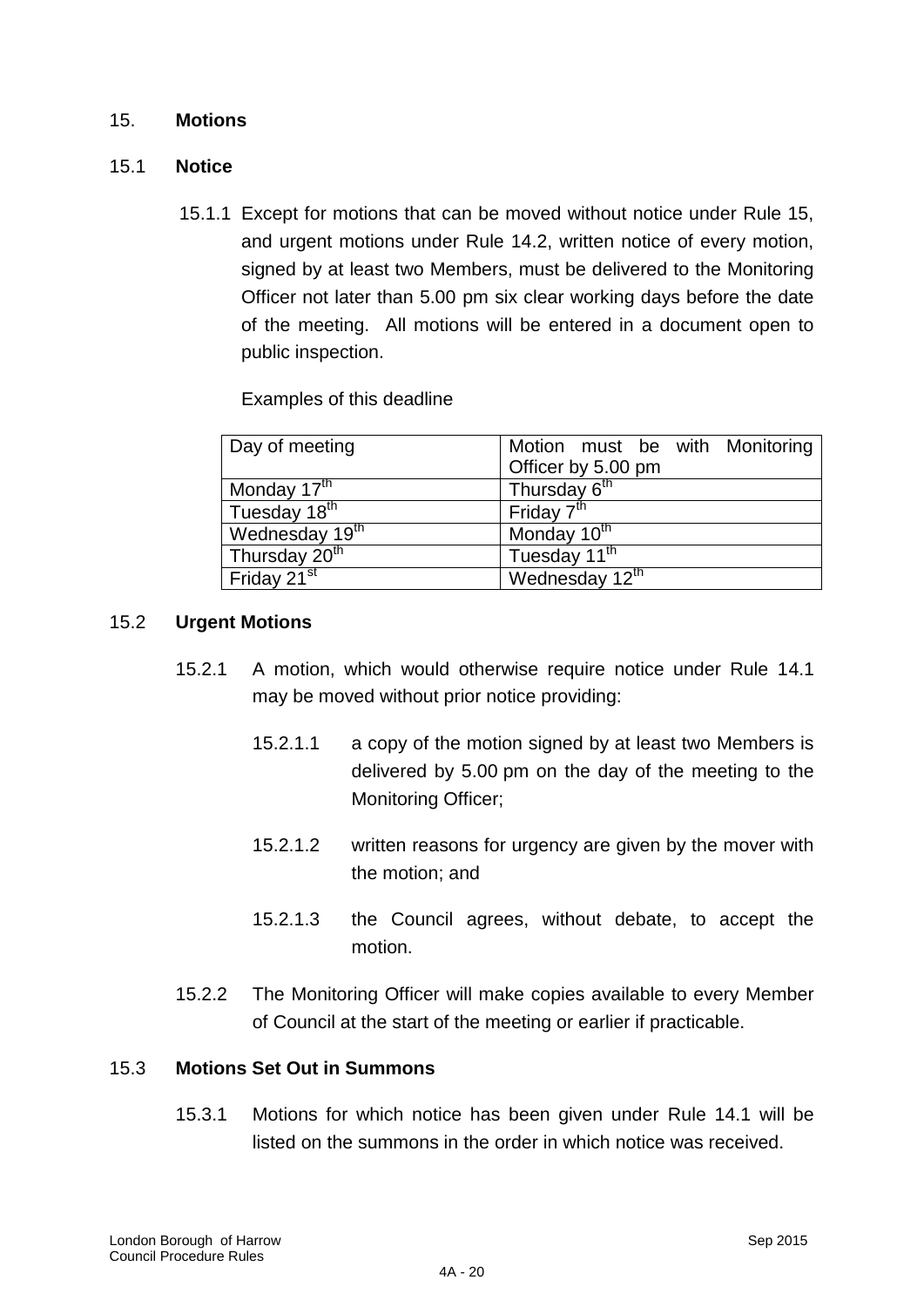15.3.2 Notices of motion on the summons shall state the names of the two Members proposing and seconding the motion.

#### 15.4 **Invalid Motions**

- 15.4.1 The Mayor may, in consultation with the Monitoring Officer rule out of order motions which in his or her opinion:
	- 15.4.1.1 would risk defamation of an individual or are frivolous or offensive; or
	- 15.4.1.2 do not relate to a matter for which the Council (as local authority) has powers or do not affect the London Borough of Harrow; or
	- 15.4.1.3 would require the disclosure of confidential or exempt information; or
	- 15.4.1.4 are substantially the same as a motion which has been put at any meeting of the Council in the last six months.
- 15.4.2 No invalid motions will appear on the Council agenda or be otherwise circulated.

#### 15.5 **Motions Relating to Reports and Recommendations on the agenda**

15.5.1 Where the Mayor considers it appropriate, any motion for which notice has been duly given and which relates to any recommendation of the Executive or a Committee or a statutory officer to be considered at the same meeting, may be treated as an amendment to such recommendation and shall be considered at the same time as the recommendation is considered.

### 15.6 **Motions Relating to a Matter Delegated to the Executive or a Committee**

15.6.1 If the Mayor, in consultation with the Monitoring Officer, considers that any motion made under this Rule refers to matters within the powers of the Executive or a Committee of the Council, then it shall be indicated on the Council summons, supported by reasons, that the motion shall stand referred to the next meeting of the Executive or to a Committee. Any Member may move that any such referral should not apply to a motion, and if seconded, that motion shall be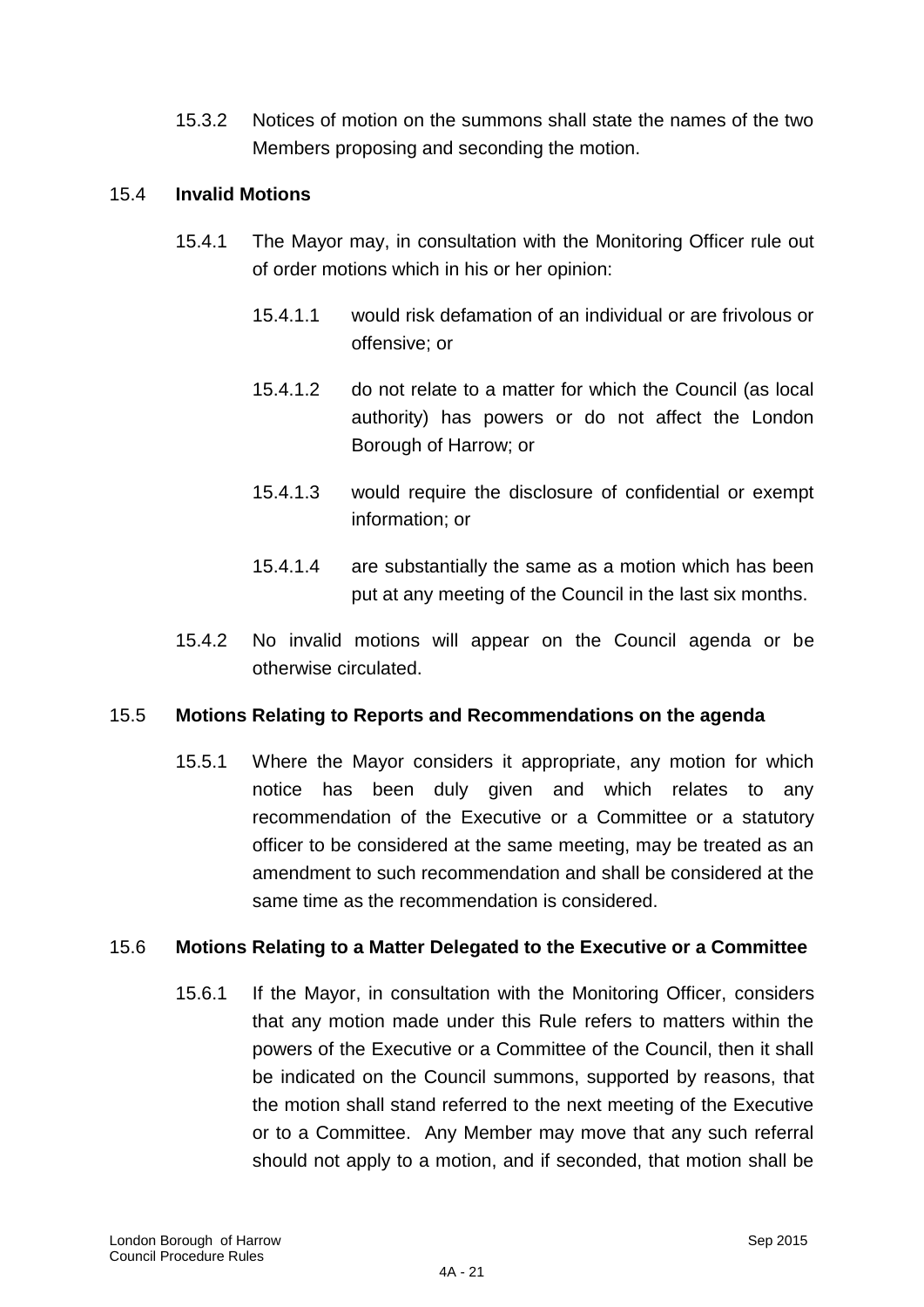put to the vote without any discussion. Provided that after disposal of any motions relating to business reserved to the Council the Leader of the Opposition may move one motion at a meeting of Council (excluding the Annual Meeting) relating to a matter within the powers of the Executive which shall not stand automatically referred to the next meeting of the Executive but shall be dealt with as if paragraph 14.7.1 below applied, such motion having been identified to the Director of Legal and Governance Services at the time of the deadline for submissions of motions.

### 15.7 **Motions Stand Referred to the Executive under Rule 14.6**

- 15.7.1 If a motion is marked on the Summons as to stand referred to the Executive under Rule 14.6, then where Council decides to disapply the referral and allow the matter to be debated, the Council can make no decision on the matter but may make a recommendation or pass comments to the Executive.
- 15.7.2 The Executive shall not be bound to accept any such recommendation or act on any such comments.

#### 15.8 **Motions Calling for a Report**

15.8.1 A motion which calls for a report on a given matter and which has been signed by six Members of the Council shall be referred without discussion to the next meeting of the Executive or appropriate Committee, or to a Portfolio Holder. A report from the Executive, Portfolio Holder or Committee shall be submitted to the Council within a maximum of four months unless the Council agree a longer period.

#### 16. **Motions Without Notice**

## 16.1 **Motions that may be moved by any Member without notice**

- 16.1.1 The following motions may be moved without notice by any Member:
	- 16.1.1.1 in the absence of the Mayor and Deputy Mayor of the Council, to appoint a Member to preside at the meeting at which the motion is moved;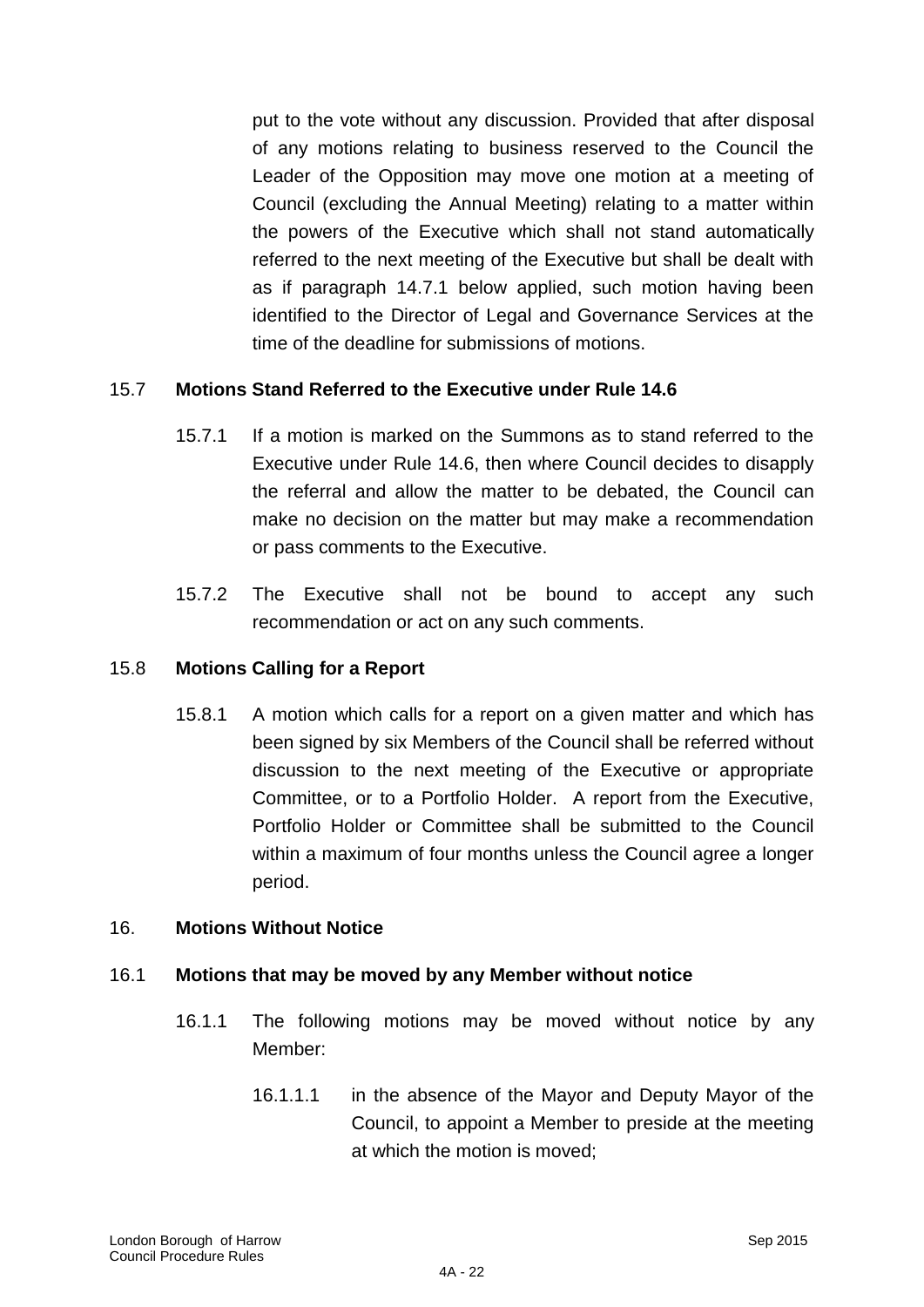- 16.1.1.2 in relation to the accuracy of the minutes;
- 16.1.1.3 to change the order of business on the agenda;
- 16.1.1.4 to refer a matter to an appropriate body or individual;
- 16.1.1.5 to appoint a Committee or Member arising from an item on the summons for the meeting;
- 16.1.1.6 to receive recommendations or reports from the Executive, a Portfolio Holder, Committee or an officer and any resolutions following from them;
- 16.1.1.7 to withdraw a motion;
- 16.1.1.8 to amend a motion;
- 16.1.1.9 to extend the time limit for speeches;
- 16.1.1.10 that the meeting continue beyond three hours in duration;
- 16.1.1.11 to suspend a particular Council Procedural Rule;
- 16.1.1.12 to exclude the press and public in accordance with Rule 11 of the Access to Information Procedure Rules;
- 16.1.1.13 to not hear further a Member named under Rule 22.3 or to exclude them from the meeting under Rule 22.4; and
- 16.1.1.14 to give the consent of the Council where its consent is required by this Constitution.

#### 16.2 **Motions Relating to Closure of Debate, Adjournment and Next Business**

- 16.2.1 The following motions may be moved without notice by any Member who has not spoken on the matter under debate at the close of any speech:
	- 16.2.1.1 that the Council meeting be adjourned with immediate effect;
	- 16.2.1.2 that the debate be adjourned to the next meeting of the Council;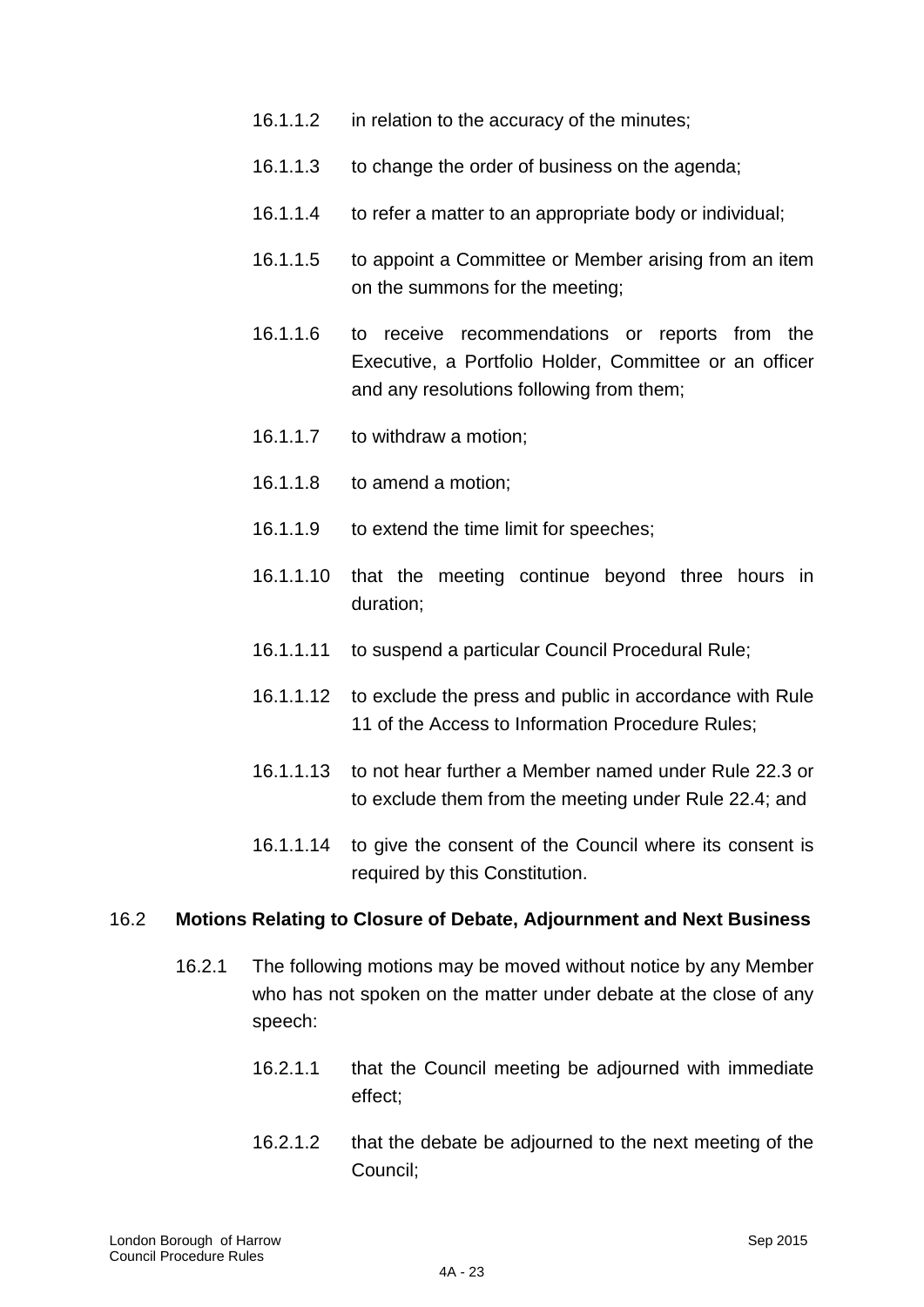- 16.2.1.3 that the Council proceed to the next item of business on the agenda;
- 16.2.1.4 that the question be now put without further debate.

### 16.3 **Limits to the Right to Move Motions Under 15.2**

16.3.1 The Mayor shall have the power to refuse to accept a motion under 15.2 if, in his/her opinion, he/she considers it to be premature.

### 16.4 **Further Provisions Relating to Motions Under 15.2**

- 16.4.1 When a motion to adjourn is carried, the Mayor shall determine which Member shall have the right to open the debate when resumed.
- 16.4.2 When a motion that the question be now put is carried the mover of the motion previously under discussion shall have the right to reply before the vote is taken on that motion or on an amendment to that motion if they have not already spoken to the amendment.

#### 17. **Rules Of Debate**

#### 17.1 **No Speeches Until Motion Seconded**

17.1.1 No speeches may be made until after the mover has moved a proposal and explained the purpose of it and the motion has been seconded.

#### 17.2 **Right to Require Motion in Writing**

17.2.1 Unless written notice of the motion has already been given, the Mayor may require it to be written down and handed to him/her before it is discussed.

#### 17.3 **Seconder's Speech**

17.3.1 When seconding a motion or amendment, a Member may reserve his/her speech until later in the debate.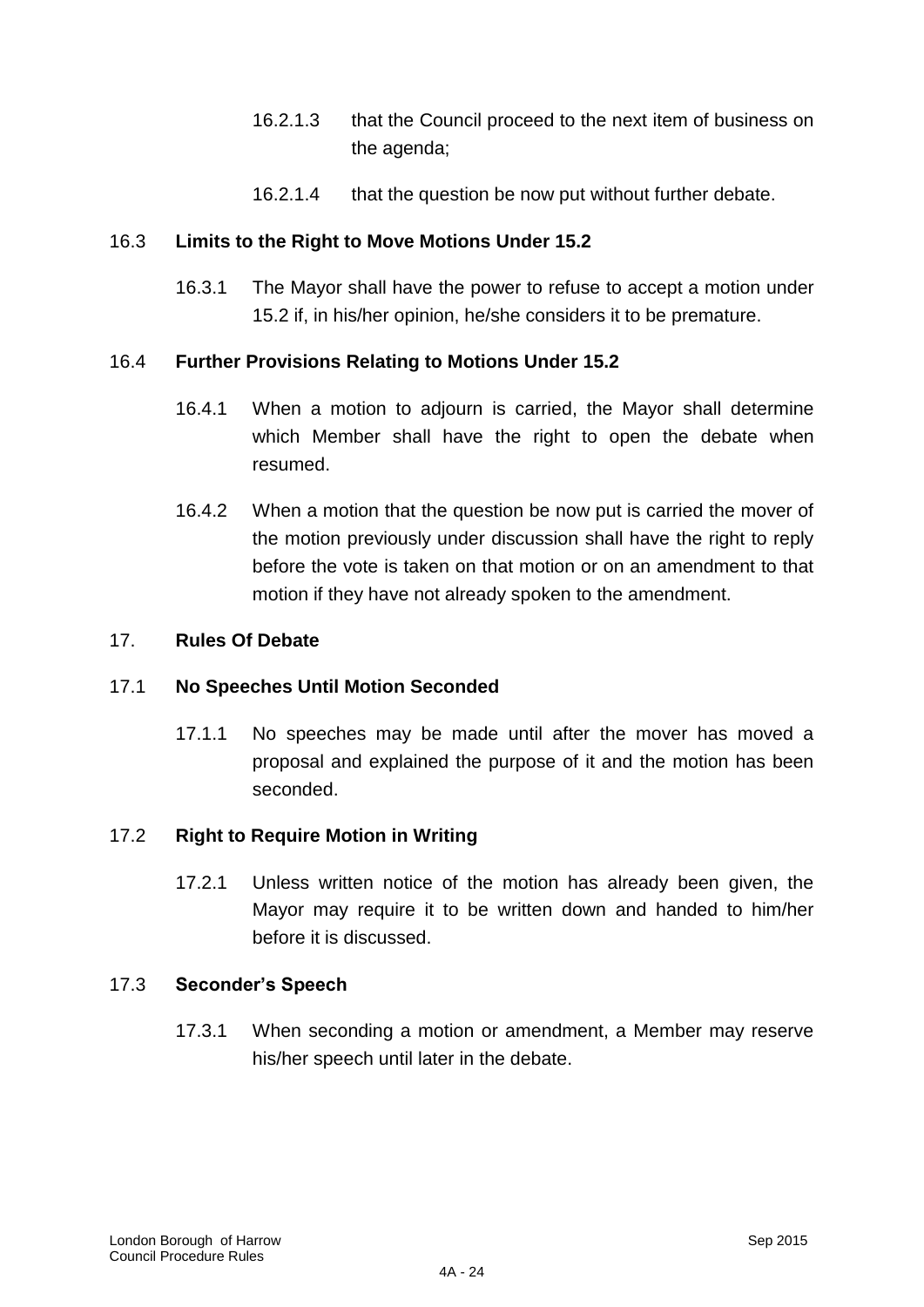### 17.4 **Content and Length of Speeches**

- 17.4.1 This Rule does not apply to motions moved under Rule 16, which must (except as stated in Rule 16) be moved and seconded without speeches.
- 17.4.2 Speeches must be directed to the question under discussion or to a personal explanation or point of order.
- 17.4.3 Subject to sub-paragraph 17.4.4 the speech of a proposer of a motion or of an amendment shall not exceed five minutes and no other speech shall exceed three minutes.
- 17.4.4 The Mayor may allow speeches to continue for a longer period where he/she considers that it is the wish of the Council that they should do so.
- 17.4.5 Rule 17.4.3 does not apply where the Council is:
	- (a) considering whether to confirm the dismissal of the Head of Paid Service, Monitoring Officer and Chief Finance Officer, or
	- (b) considering whether to uphold an appeal against a disciplinary sanction (including dismissal) imposed on an officer by the Chief Officers" Employment Panel.

#### 17.5 **When a Member May Speak Again**

- 17.5.1 A Member who has spoken on a motion may not speak again whilst it is the subject of debate, except:
	- 17.5.1.1 to speak once on an amendment moved by another Member;
	- 17.5.1.2 to move a further amendment if the motion has been amended since he/she last spoke;
	- 17.5.1.3 if his/her first speech was on an amendment moved by another Member, to speak on the main issue (whether or not the amendment on which he/she first spoke was carried);
	- 17.5.1.4 in exercise of a right of reply;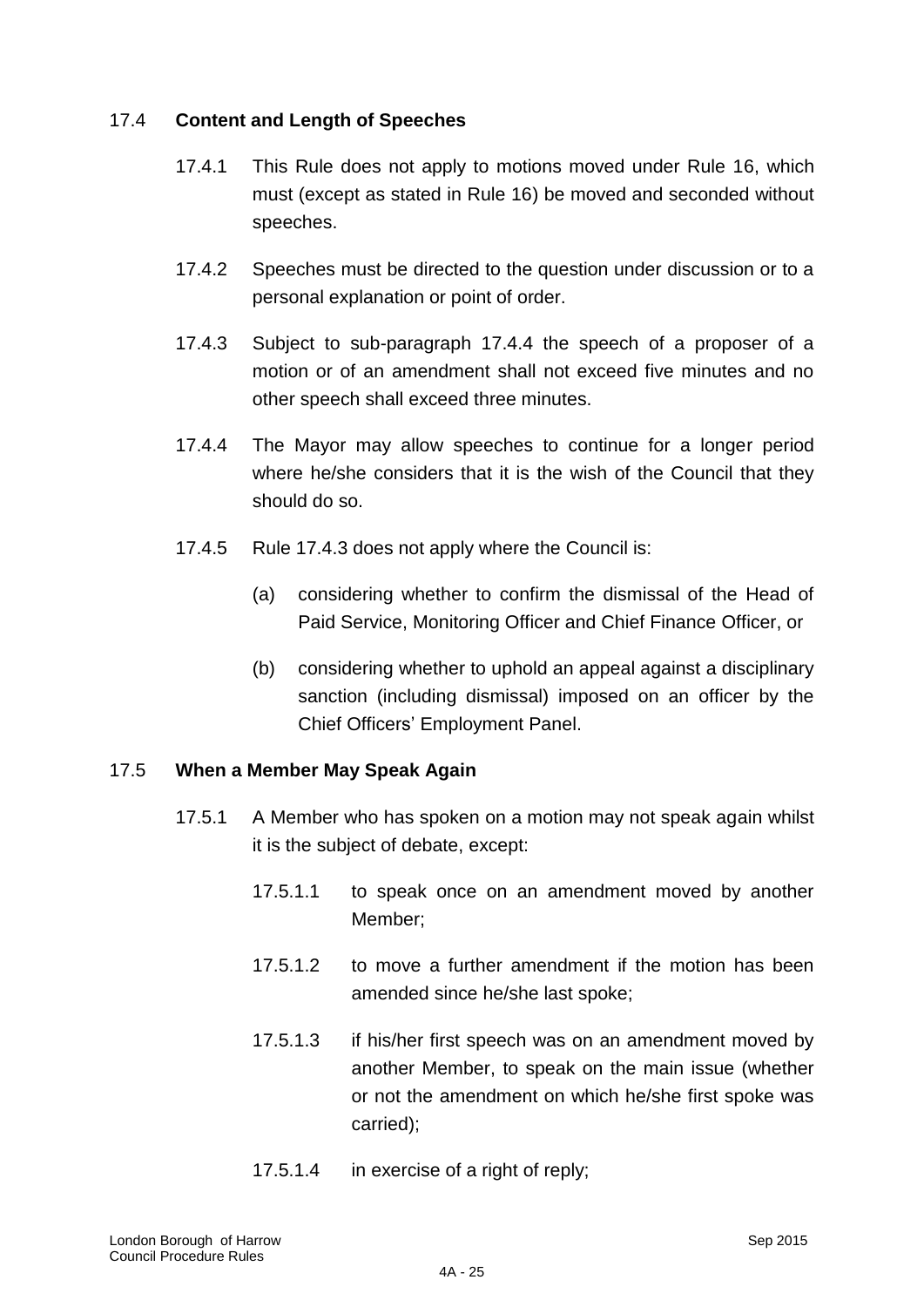- 17.5.1.5 on a point of order; and
- 17.5.1.6 by way of personal explanation.

#### 17.6 **Amendments to Motions**

- 17.6.1 An amendment to a motion must be relevant to the motion and will either be:
	- 17.6.1.1 to refer the matter to an appropriate body or individual for consideration or reconsideration;
	- 17.6.1.2 to leave out words;
	- 17.6.1.3 to leave out words and insert or add others;
	- 17.6.1.4 to insert or add words;

as long as the effect of 16.6.1.2 to 16.6.1.4 is not to negate the motion or to introduce a new proposal.

- 17.6.2 Only one amendment may be moved and discussed at any one time. No further amendment may be moved until the amendment under discussion has been disposed of.
- 17.6.3 If an amendment is not carried, other amendments to the original motion may be moved.
- 17.6.4 If an amendment is carried, the motion as amended takes the place of the original motion. This becomes the substantive motion to which any further amendments are moved.
- 17.6.5 Except when the provisions in Rule 9.2.1.2(b) and 9.3 are being used, after an amendment has been carried, the Mayor will read out the amended motion before accepting any further amendments, or if there are none, put it to the vote.

#### 17.7 **Alteration of a Motion by the Mover**

17.7.1 When first moving it, a Member may alter a motion of which he/she has given notice with the consent of the meeting and the seconder. The meeting"s consent will be signified without discussion.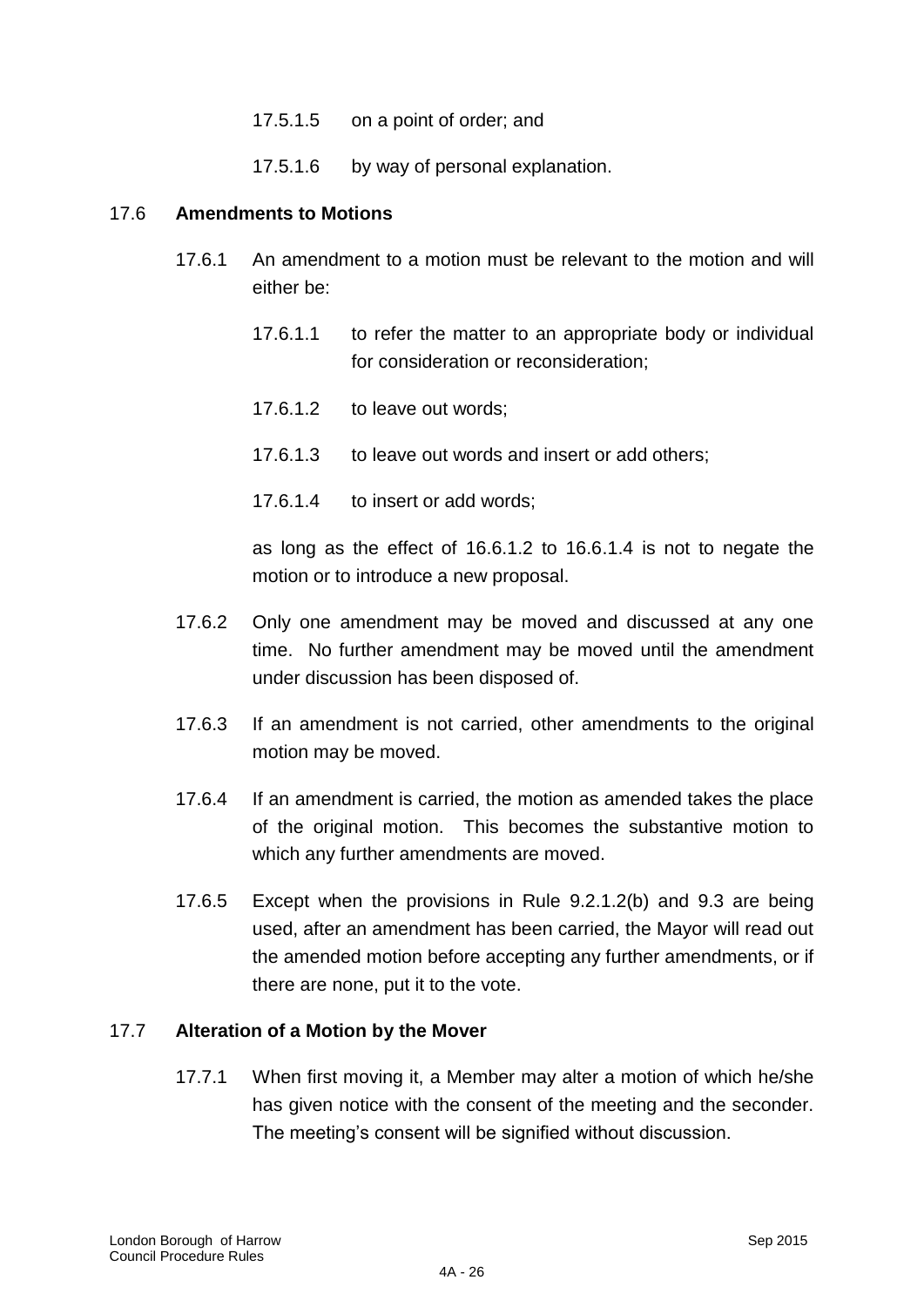- 17.7.2 A Member may also alter a motion, which he/she has moved without notice, during the meeting, with the consent of the meeting and the seconder. The meeting's consent will be signified without discussion.
- 17.7.3 Only alterations, which could be made as an amendment may be made.

### 17.8 **Withdrawal of a Motion**

- 17.8.1 A Member may withdraw a motion, which he/she has moved with the consent of both the meeting and the seconder. The meeting"s consent will be signified without discussion. No Member may speak on the motion after the mover has asked permission to withdraw it unless that permission has been refused.
- 17.8.2 If a motion set out in the summons is not moved by one of the two signatories to the notice of motion, or by some other Member on their behalf, it shall, unless postponed by consent of the Council, be treated as withdrawn and shall not be moved without fresh notice.

#### 17.9 **Right of Reply**

- 17.9.1 The mover of a motion (including a substantive motion following an approved amendment) has a right to reply at the end of the debate on the motion, immediately before it is put to the vote.
- 17.9.2 The mover of the original motion may speak once on the amendment either during the debate on the amendment or as a right of reply at the close of the debate on the amendment.
- 17.9.3 The mover of an amendment has no right of reply to the debate on his or her amendment.
- 17.9.4 A Member exercising a right of reply shall not introduce new matters, and, after every right of reply to which this Rule refers, a decision shall be taken without further discussion.

#### 17.10 **Motions that may be Moved During Debate**

17.10.1 When a motion is under debate, no other motion may be moved except the following procedural motions: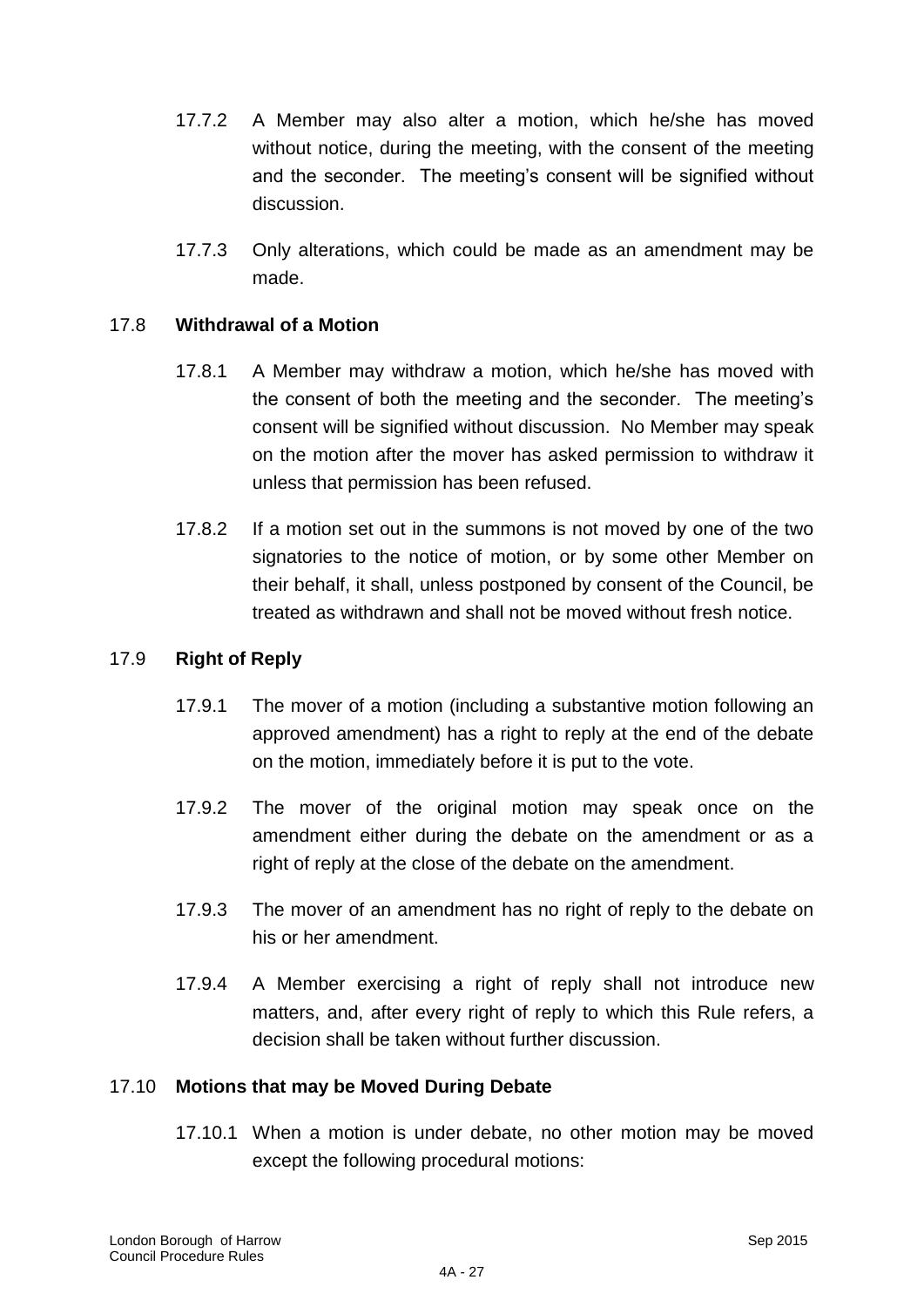- 17.10.1.1 to withdraw a motion;
- 17.10.1.2 to amend a motion;
- 17.10.1.3 to proceed to the next business;
- 17.10.1.4 that the question be now put;
- 17.10.1.5 to adjourn a debate;
- 17.10.1.6 to adjourn the meeting;
- 17.10.1.7 that the subject of debate be referred to or be referred back to the Executive, a Portfolio Holder or a Committee;
- 17.10.1.8 that the meeting continue beyond three hours in duration;
- 17.10.1.9 to exclude the press and public in accordance with Rule 11 of the Access to Information Procedure Rules; and
- 17.10.1.10 to not hear further a Member named under Rule 22.3 or to exclude them from the meeting under Rule 22.4.

#### 17.11 **Point of Order**

17.11.1 A Member may raise a point of order at any time and shall indicate their wish to do so by addressing the Mayor. The Mayor will hear it immediately. A point of order may only relate to an alleged breach of these Council Rules of Procedure or of the law. The Member must start by identifying the Rule or law and the way in which he/she considers it to have been broken. The ruling of the Mayor on the matter will be final.

#### 17.12 **Personal Explanation**

17.12.1 A Member who has been named by another Member may seek to make a personal explanation if the named Member believes that an earlier speech by the named Member during the meeting has been misunderstood. A Member shall indicate his or her wish to make a personal explanation by addressing the Mayor. The ruling of the Mayor on the admissibility of a personal explanation will be final.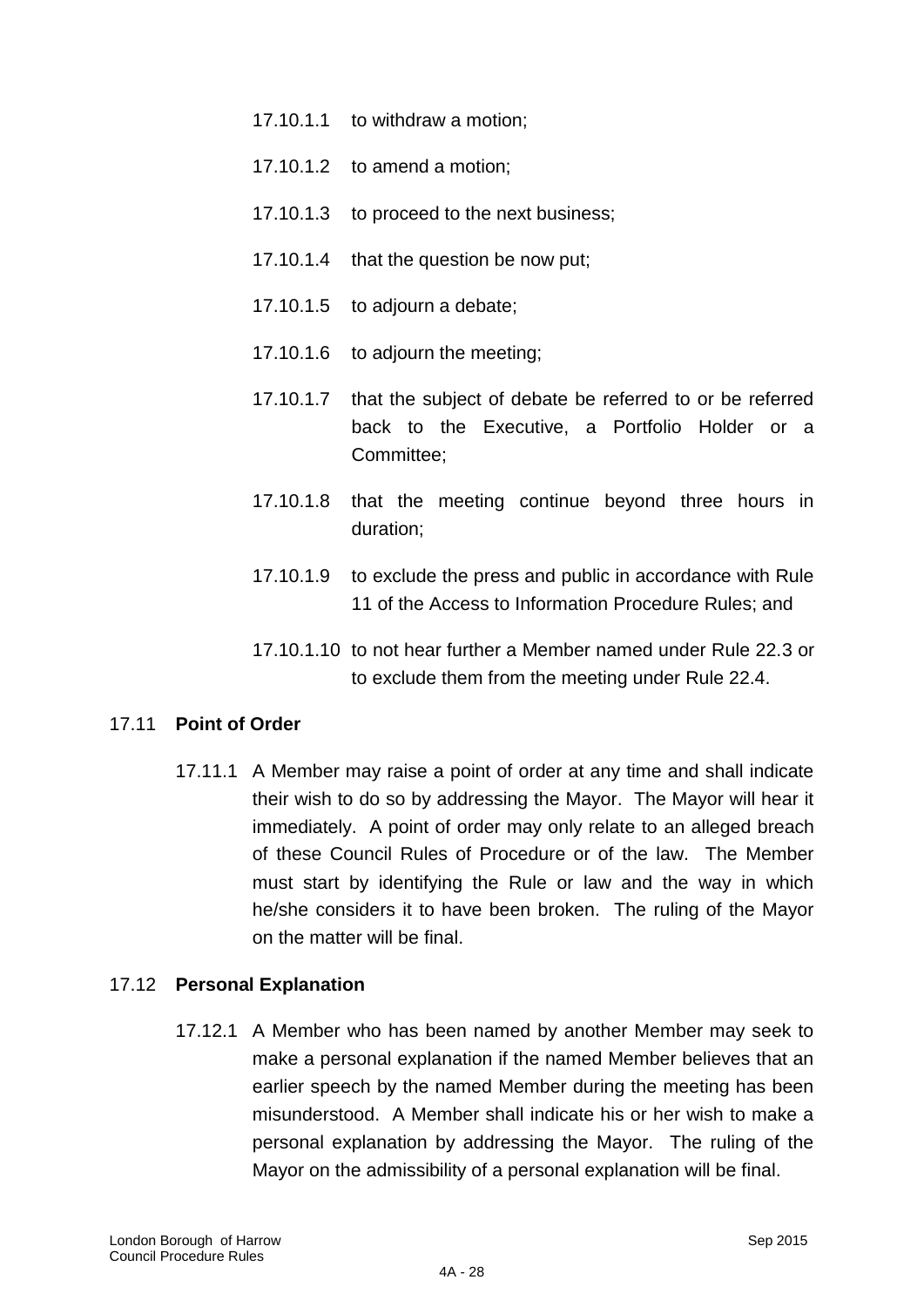### 18. **Previous Decisions And Motions**

### 18.1 **Motion to Rescind a Previous Decision**

18.1.1 A motion or amendment to rescind a decision made at a meeting of Council within the past six months cannot be moved unless the notice of motion is signed by at least one quarter of the Members of the Council.

### 18.2 **Motion Similar to One Previously Considered**

18.2.1 A motion or amendment in similar terms to one that has been considered at a meeting of Council in the past six months cannot be moved unless the notice of motion or amendment is signed by at least one quarter of the Members of the Council.

#### 18.3 **Not to Apply to Recommendations**

18.3.1 This Rule does not apply to motions in pursuance of a recommendation to Council made by the Executive, a Portfolio Holder or a Committee under Rules 13.1 and 13.2.

#### 19. **Voting**

#### 19.1 **Majority**

19.1.1 Unless required by Statute or this Constitution provides otherwise, any matter will be decided by a simple majority of those Members voting and seated in the room at the time the question was put. Voting shall be by a show of hands.

#### 19.2 **Mayor's Casting Vote**

19.2.1 If there is an equal number of votes for and against, the Mayor will have a second or casting vote. There will be no restriction on how the Mayor chooses to exercise a casting vote.

#### 19.3 **Individual Recorded Vote and Explanation for Vote**

19.3.1 If immediately before the vote is taken any Member present at the meeting requests that his or her vote be recorded as voting for or against or not voting, it shall be so recorded in the minutes.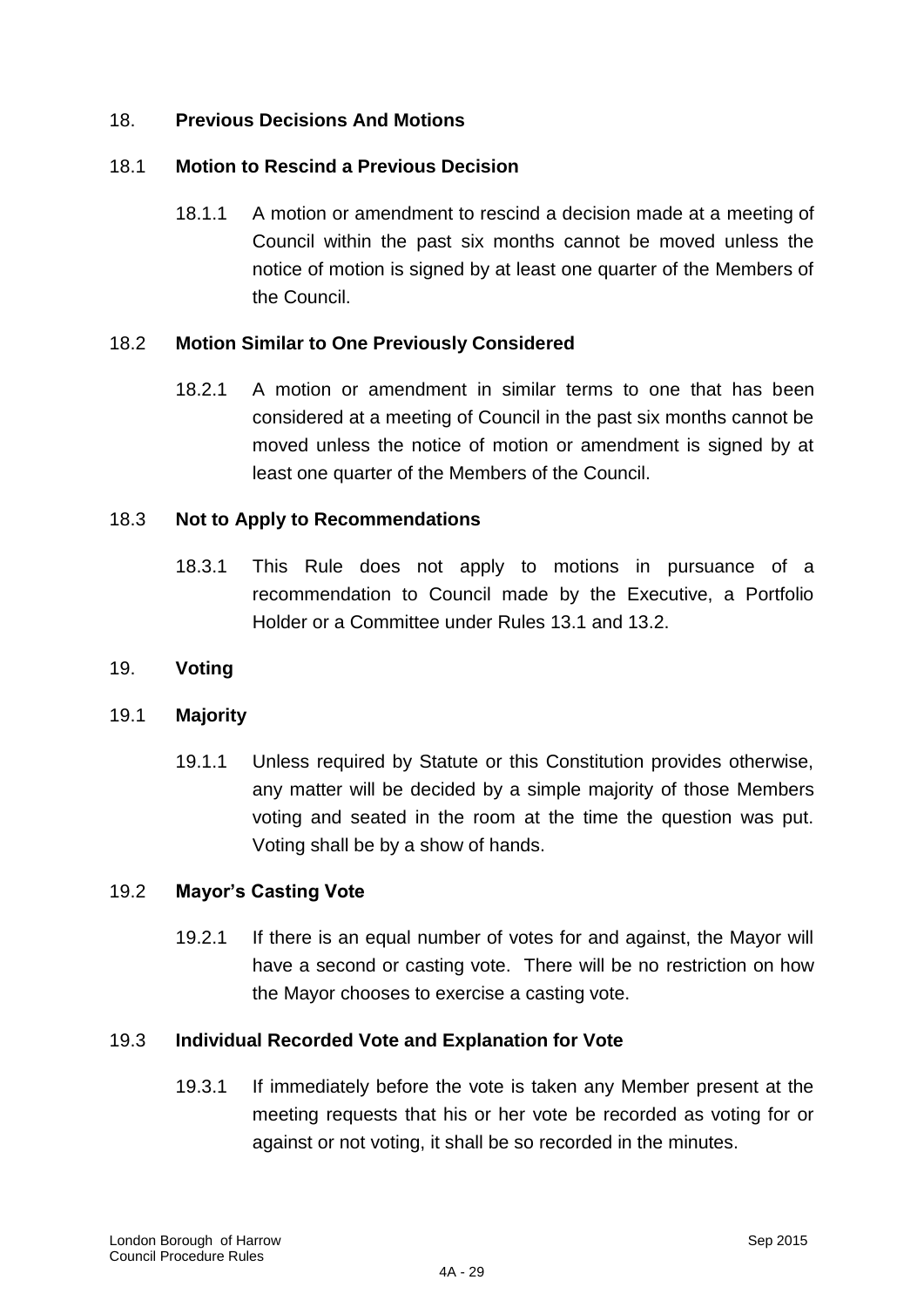19.3.2 A recording of a vote or abstention in the minutes shall be made without explanation save in cases where it is necessary for the avoidance of ambiguity, when a brief note may be added at the Member"s request explaining that Member"s reason for voting or not voting.

#### 19.4 **Recorded Vote at Annual Council Tax Meeting**

19.4.1 At any meeting of the Council where a decision is taken on the setting of council tax or budget, then the vote of each member present for or against or not voting shall be so recorded in the minutes.

### 19.5 **Recorded Vote by Roll Call**

19.5.1 If immediately before an ordinary vote is taken 10 Members present at the meeting demand it, the names for and against the motion or amendment or abstaining from voting will be taken down in writing and entered into the minutes.

#### 19.6 **Voting on Appointments**

- 19.6.1 If there are more than two people nominated for any position to be filled by the Council and of the votes given there is not a majority in favour of one person, the name of the person having the least number of votes shall be disregarded and a fresh vote shall be taken. The process shall be repeated until a majority of votes is given to one person.
- 19.6.2 The provisions of sub-paragraph 18.6.1 shall apply to each appointment to an outside body. If the Council is required to appoint more than one person to a position on an outside body, the appointment to each position shall be treated as a separate appointment.

#### 20. **Minutes**

#### 20.1 **Signing the Minutes**

20.1.1 The Mayor will sign the minutes of the proceedings at the next available meeting. The Mayor will move that the minutes of the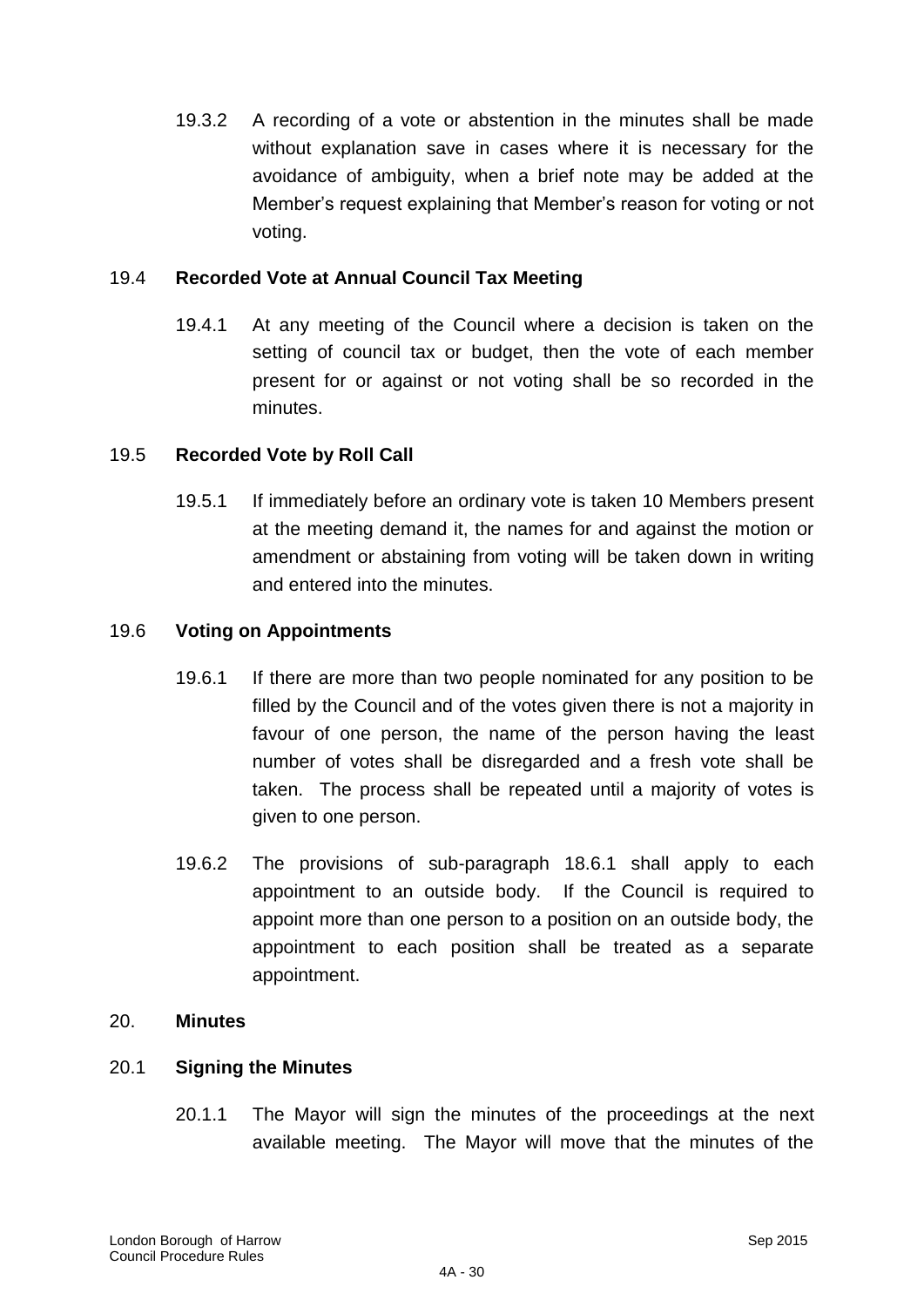previous meeting be signed as a correct record. Only the accuracy of the minutes may be discussed.

# 20.2 **No Requirement to Sign Minutes of Previous Meeting at Extraordinary meeting**

20.2.1 Where in relation to any meeting, the next meeting for the purposes of signing the minutes is a meeting called under paragraph 3 of Schedule 12 of the Local Government Act 1972 (an Extraordinary Meeting), then the next following meeting (being a meeting called otherwise than under that paragraph) will be treated as a suitable meeting for the purposes of paragraph 41(1) and (2) of Schedule 12 relating to signing of minutes.

### 20.3 **Minutes of Decisions of the Council**

20.3.1 Minutes of the Council shall be published on the Council"s intranet and website. Minutes shall be published within 5 clear working days of the date of the meeting".

### 21. **Record of Attendance**

20.1 All Members present during the whole or part of a meeting must, before the conclusion of every meeting, sign their names in the attendance document provided.

### 22. **Exclusion Of The Press & Public**

21.1 Members of the public and press may only be excluded either in accordance with Rule 11 of the Access to Information Procedure Rules in Part 4 of this Constitution or under Rule 24 (Disturbance by the Public).

### 23. **Members' Conduct**

### 23.1 **Standing to Speak**

23.1.1 When a Member speaks at a meeting of Council they must stand and address the meeting through the Mayor. If more than one Member stands, the Mayor will ask one to speak and the others must sit. Other Members must remain seated whilst a Member is speaking unless they wish to make a point of order or a point of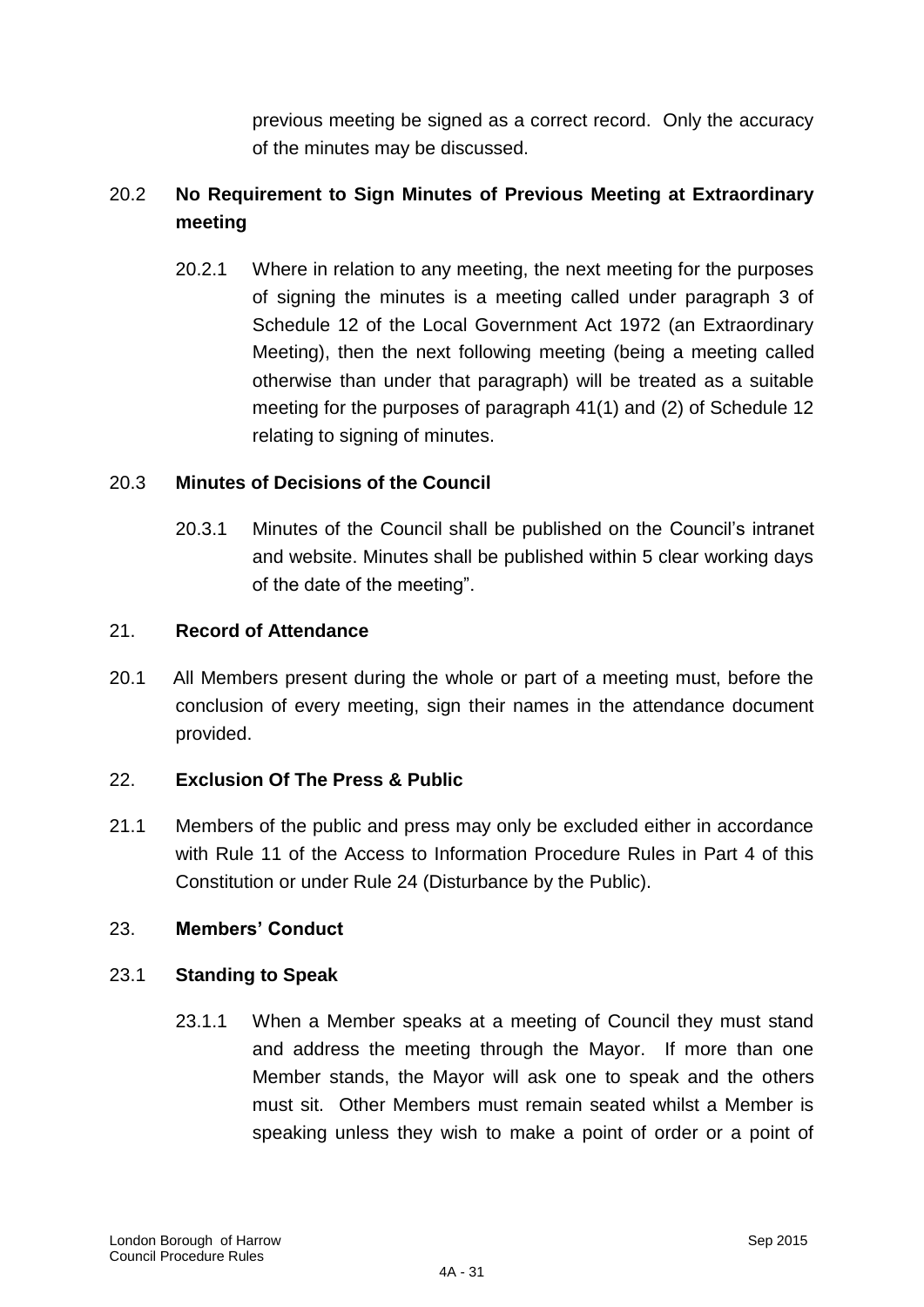personal explanation. This rule will not apply to those with disabilities or who are otherwise unable to stand.

### 23.2 **Mayor Standing**

23.2.1 When the Mayor stands during a debate, any Member speaking at the time must stop and sit down. The meeting must be silent.

### 23.3 **Member not to be Heard Further**

23.3.1 If a Member persistently disregards the ruling of the Mayor by behaving improperly or offensively or deliberately obstructs business, the Mayor may move that the Member be not heard further for the remainder of the item of business being considered. If seconded, the motion will be voted on without discussion.

#### 23.4 **Member to Leave the Meeting**

23.4.1 If the Member continues to behave improperly after such a motion under 22.3 is carried, the Mayor may move that either the Member leave the meeting or that the meeting be adjourned for a specified period. If seconded, the motion will be voted on without discussion.

#### 23.5 **General Disturbance**

23.5.1 If there is a general disturbance making business impossible, the Mayor may adjourn the meeting for as long as he/she thinks necessary.

#### 24. **Confidential Business**

- 24.1 All reports, other documents, information, discussions and proceedings of the Council which are marked "Exempt" under Schedule 12A of the Local Government Act 1972, or "Confidential", must be treated as such by all Members of the Council. Members of the public will not have access to these papers and discussions. Confidential or exempt items will be marked as such and the relevant part of Schedule 12A will be specified on the document.
- 24.2 Confidential and/or exempt items will be discussed in "Part II" of the Council meeting following a resolution to exclude the press and public.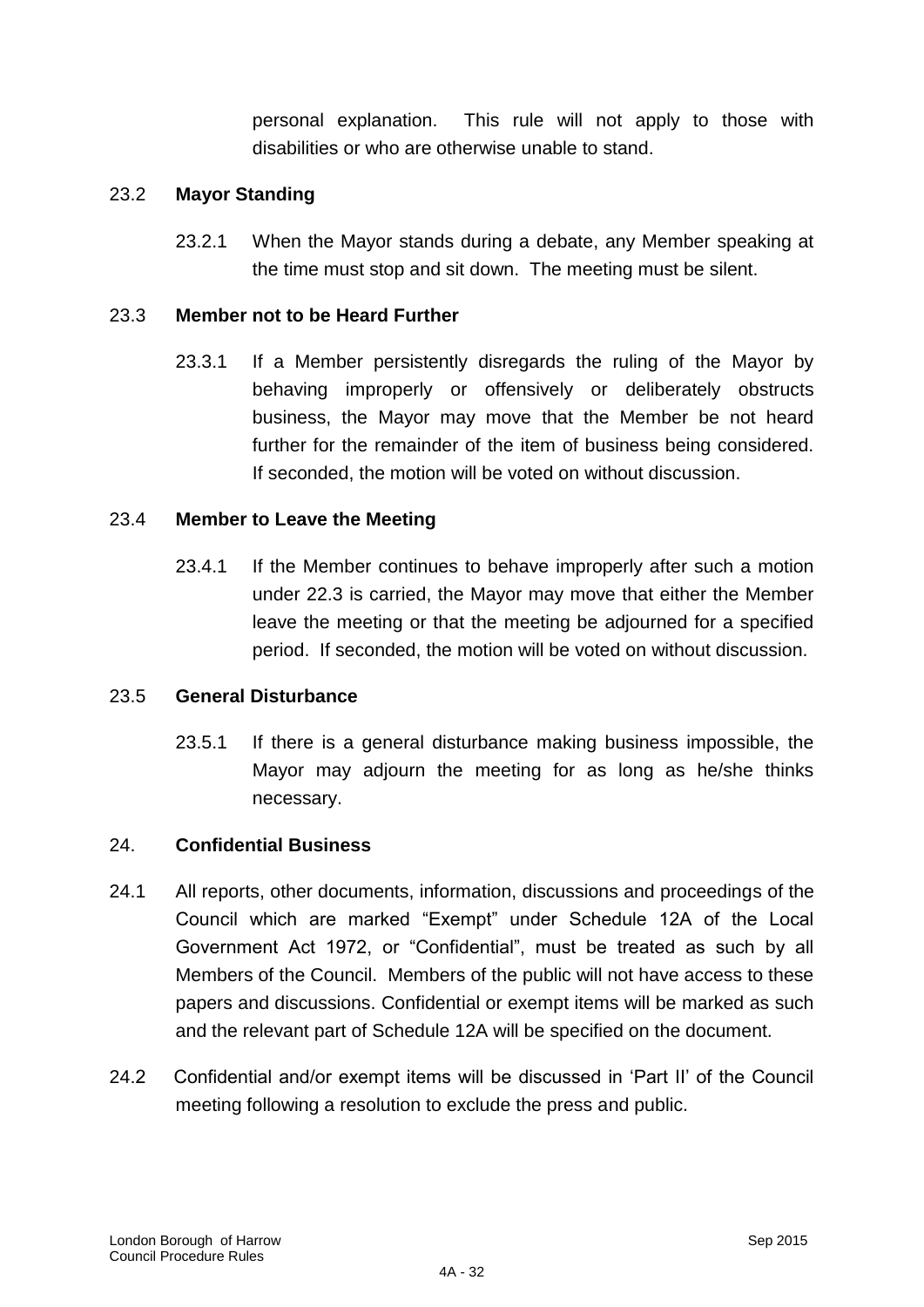### 25. **Disturbance By The Public**

#### 25.1 **Removal of Member of the Public**

25.1.1 If a member of the public interrupts proceedings, the Mayor will warn the person concerned. If they continue to interrupt, the Mayor will order their removal from the meeting room.

### 25.2 **Clearance of part of a Meeting Room**

25.2.1 If there is a general disturbance in any part of the meeting room open to the public, the Mayor may call for that part to be cleared.

#### 25.3 **Adjournment**

- 25.3.1 Following an order by the Mayor for one or more members of the public to leave the meeting room, if he/she deems it necessary in the interests of public safety and for the safety of Members and officers present, the Mayor may adjourn the meeting for as long as he/she thinks necessary.
- 25.3.2 If it is considered expedient so to do, the Mayor with the agreement of the Members present may adjourn the meeting for such duration as is considered appropriate.

### 26. **Suspension And Amendment of Council Procedure Rules**

#### 26.1 **Suspension**

26.1.1 All of these Council Rules of Procedure except Rules 18.3, 19.2, 21, and 25 and 27.1 may be suspended by motion on notice, or without notice if at least one half of all Members of the Council are present, and where such motion is carried by a majority of those present. Suspension may be for one or more items of business during the course of the meeting when the suspension is agreed but may not extend beyond that meeting.

### 26.2 **Amendment and Revocation**

26.2.1 Any motion, which has the effect of amending, or revoking any part of the Council"s Procedural Rules shall, when proposed or seconded, stand adjourned without discussion to the next ordinary meeting of the Council.